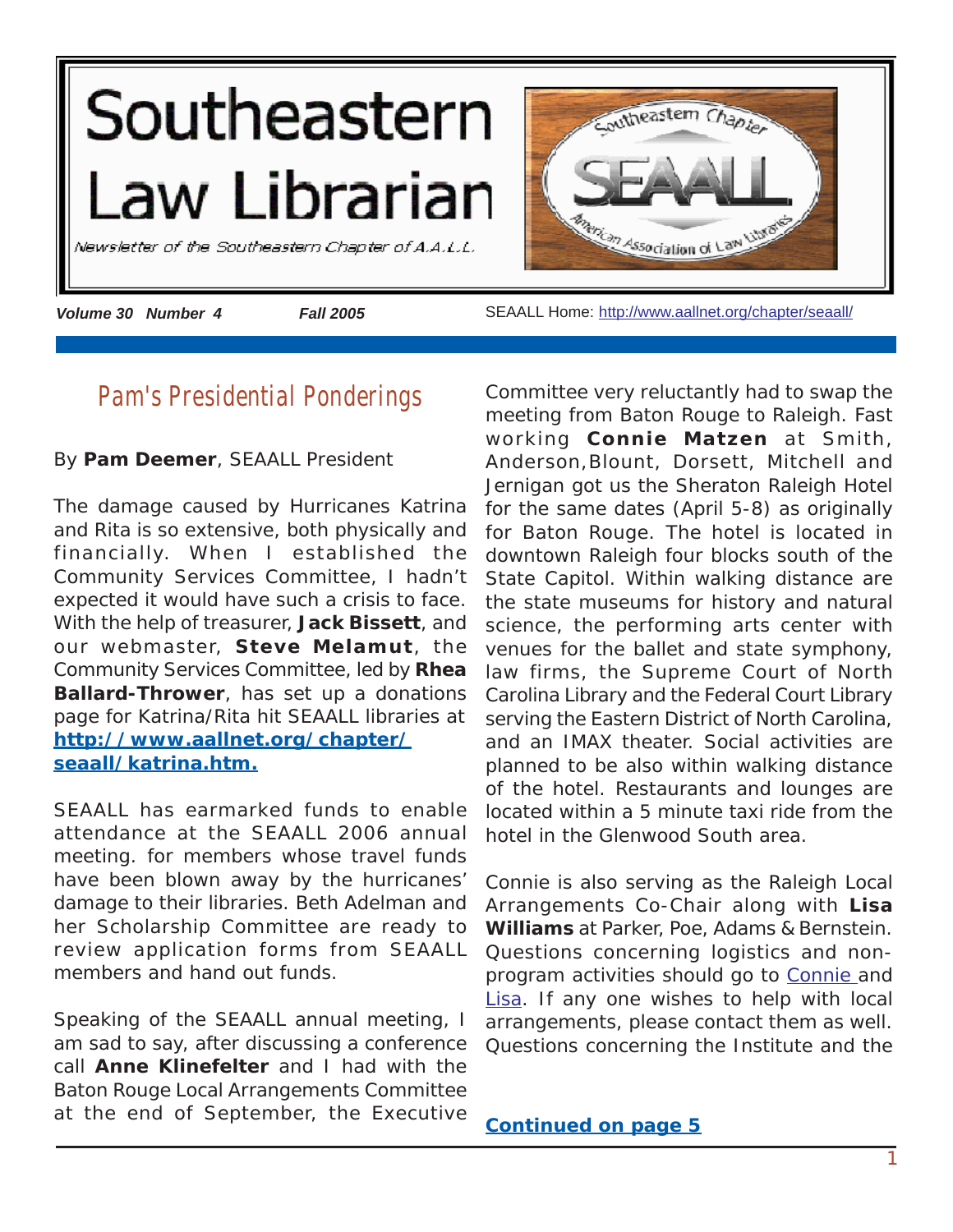

# **Southeastern Law Librarian**

The Southeastern Law Librarian (ISSN 0272-7560) is the official publication of the Southeastern Chapter of the American Association of Law Libraries. It is published quarterly and is distributed free to all SEAALL members. Editorial comments or submissions should be sent to:

Steven Melamut Information Technology Services Librarian Kathrine R. Everett Law Library University of North Carolina Chapel Hill, NC 27599-3385 (919)-962-1195 [melamut@email.unc.edu](mailto:melamut@email.unc.edu)

Submissions may be sent in hardcopy or electronic format. Direct transmission via electronic mail is preferred, but all standard size diskettes are acceptable, if delivered in IBM-based Wordperfect, Word, or plain ASCII format.

Newsletter Deadlines are:

| Winter | January 30, 2004  |
|--------|-------------------|
| Spring | April 30, 2004    |
| Summer | July 31, 2004     |
| Fall   | November 30, 2004 |

The opinions in the columns are those of the authors and do not necessarily represent those of SEAALL. The Southeastern Law Librarian is not copyrighted; however, permission should be sought from the authors and credit given when quoting or photocopying materials from the publication.

# **Table of Contents**

[Pam's Presidential Ponderings, Pg. 1](#page-0-0)

Southeastern Law Librarian, Pg. 2

[SEAALL Officers, Pg. 3](#page-2-0)

[SEAALL Briefs, Pg. 4](#page-3-0)

[From The Editor, Pg. 5](#page-4-0)

[SEAALL 2006 Election Slate, Pg. 6](#page-5-0)

[Candidate Biographies, Pg. 6](#page-5-0)

[SEAALL 2006 In Raleigh - A Capital](#page-6-0) Idea!, Pq. 7

[SEAALL 2007 In Baton Rouge, Pg. 10](#page-9-0)

[Sneak Preview Of The Preliminary Pro](#page-11-0)[gram For The Annual Meeting, Pg. 12](#page-11-0)

[SEAALL Institute, Pg. 13](#page-12-0)

[Coming Soon To The Southeast...I](#page-13-0) [Hope!, Pg. 14](#page-13-0)

[SEAALL Financial Statement, Pg. 27](#page-26-0)

[SEAALL Committees 2005-2006, Pg.](#page-27-0) 28

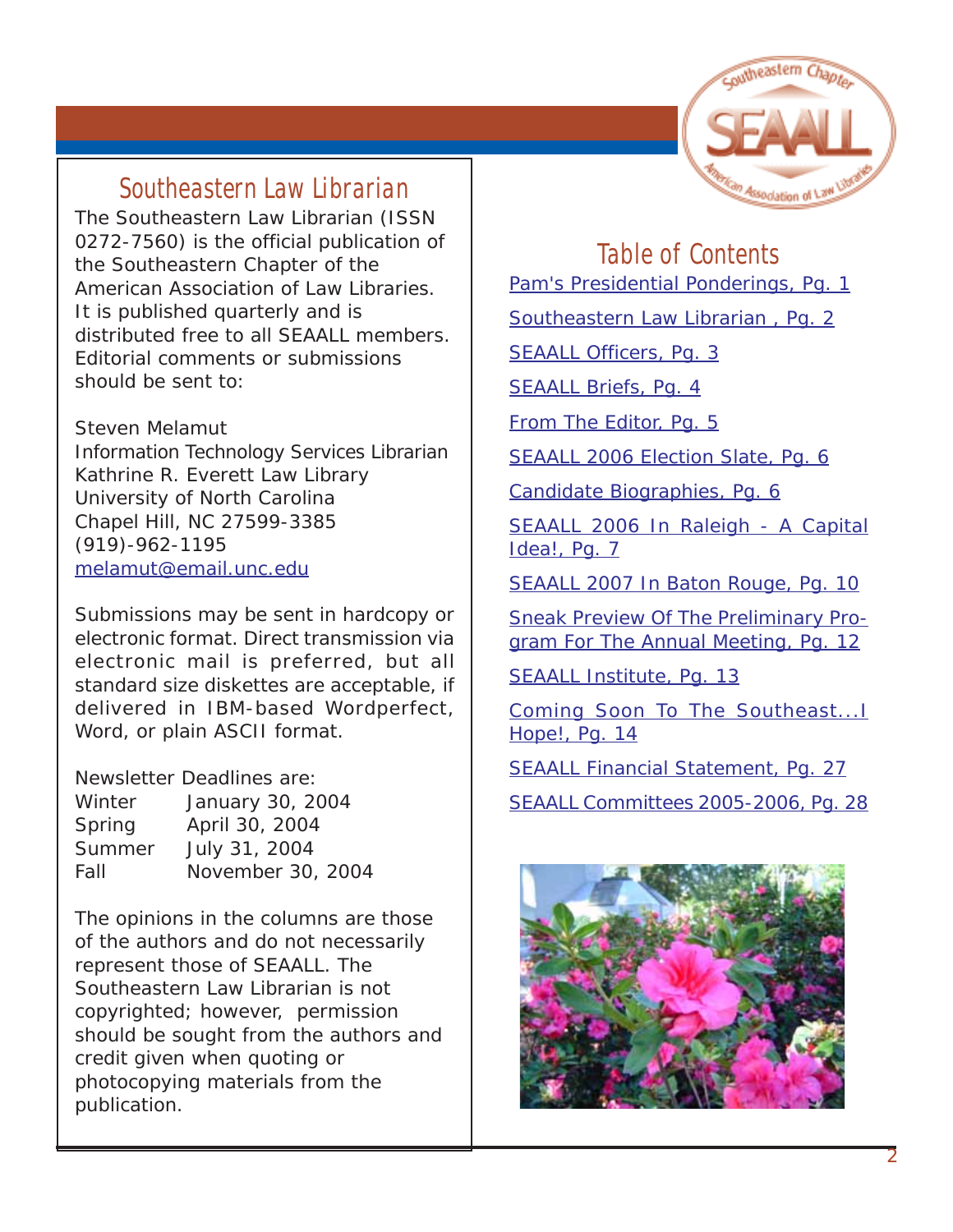# <span id="page-2-0"></span>**SEAALL Officers**

### **PRESIDENT Pamela E. Deemer**

Assistant Law Librarian, Cataloging & Acquisitions Services Emory University Hugh F. MacMillan Law Library 1301 Clifton Road Atlanta, GA 30322-2780 Phone: (404) 727-0850 [Email: libped@law.emory.edu](mailto:libped@law.emory.edu)

## **VICE-PRESIDENT/PRESIDENT-ELECT**

### **Anne Klinefelter**

Associate Director and Clinical Professor of Law Kathrine R. Everett Law Library University of North Carolina at Chapel Hill Campus Box #3385 Chapel Hill, NC 27599 Telephone: (919) 962-6202 Fax: (919) 962-1193 [Email: klinefel@email.unc.edu](mailto:klinefel@email.unc.edu)

# **SECRETARY**

### **Marian F. Parker**

Associate Dean for Information Services/ Director of the Professional Center Library Wake Forest University Professional Center Library P.O. Box 7206 Reynolds Station Winston-Salem, NC 27109-7206 Phone: (336) 758-4879 [Email: mparker@law.wfu.edu](mailto:mparker@law.wfu.edu)

## **TREASURER John P. Bissett**

Catalog Librarian Washington and Lee University Lewis Hall Lexington, Va. 24450 Phone: (540) 458-8546 Fax: (540) 458-8967 [Email: bissettj@wlu.edu](mailto:bissettj@wlu.edu)

### **IMMEDIATE PAST PRESIDENT Michael J. Petit**

Head, Cataloging and Bibliographic Access American University Washington College of Law Library 4801 Massachusetts Avenue, NW Washington DC, 20016 Phone: (202)274-4345 Fax: (202)274-4365 [Email: mpetit@wcl.american.edu](mailto:mpetit@wcl.american.edu)

# **MEMBERS-AT-LARGE**

### **Georgia Chadwick**

Collection Development and Documents Librarian Law Library of Louisiana Louisiana Supreme Court 400 Royal Street New Orleans, LA 70130-2104 Phone: 504-310-2402 800-820-3038 toll free in Louisiana [Email: gdchadwi@lasc.org](mailto:gdchadwi@lasc.org)

### **Virginia L. Smith**

Director of Information Resources Womble Carlyle Sandridge & Rice One West Fourth Street Winston-Salem, NC 27101 Phone: (336) 721-3794 Fax: (336) 726-9015 [Email: vsmith@wcsr.com](mailto:vsmith@wcsr.com)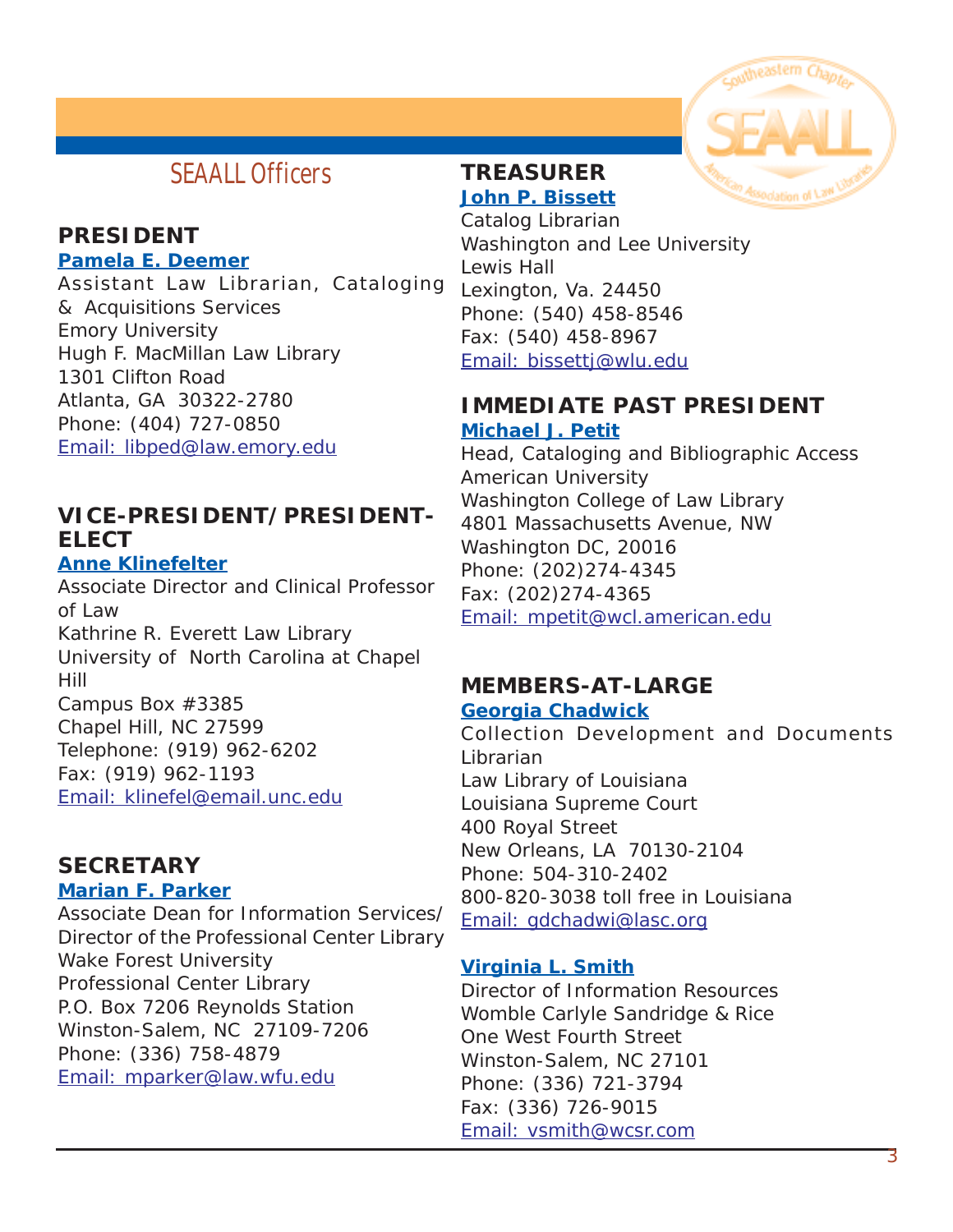# Coutheastern

### <span id="page-3-0"></span>**SEAALL Briefs compiled by Karin Den Bleyker** [Email: dbleyker@mc.edu](mailto:dbleyker@mc.edu)

### **Florida**

### **Florida Coastal School of Law**

**Jacob Newman** recently joined Florida Coastal School of Law as a Reference Librarian. Jacob has a JD from John Marshall Law School and an MLS from Rutgers School of Communication, Information and Library Studies. He practiced law in New York and New Jersey before embarking on his career as a librarian. He has worked as a reference librarian for several global corporations; most recently Schering-Plough in New Jersey.

### **Florida State University**

**Alva T. Stone**, Head of Cataloging, has retired from the Law Library of Florida State University. During her 30 years at the University (including 20 served at the College of Law), Alva wrote several articles, edited one book, and taught cataloging as an adjunct professor at the FSU School of Information Studies. Her professional activities included two years as secretary of SEAALL, chair of two AALL sections (Online Bibliographic Services, and Technical Services), chair of the AALL Committee on Constitution and Bylaws, six years service on the ALA Subject Analysis Committee, and on various advisory committees of the Florida Center for Library Automation. She was a consultant on online cataloging for the law library of the University of the West Indies in Barbados, and she spearheaded an effort to train more U.S. law libraries to participate

in the Program for Cooperative Cataloging, which is coordinated by the Library of Congress. During her tenure FSU became one of the first law libraries to be accepted in the OCLC Enhance program and the Name Authority Cooperative (NACO) program, which both require the highest standards of quality for original and revised cataloging records. Alva was a speaker, moderator or coordinator many times at SEAALL and AALL conferences, most recently on the faculty of an AALL Workshop in San Antonio. During retirement Alva plans to spend more time with her two adopted daughters and to indulge in hobbies such as genealogy and patchwork quilting.

### **Kentucky**

### **University of Kentucky Law Library**

**Amy Osborne**, Foreign and International Law Specialist at the UK Law Library, has been elected Chair-Elect of the Academic Section of the Kentucky Library Association. Amy will be responsible for planning the Spring 2007 meeting for the Academic Section.

**Sue Burch**, retired Associate Director at the UK Law Library, received the Lifetime Achievement Award from the Kentucky Library Association in recognition of her "outstanding contributions to the libraries of Kentucky."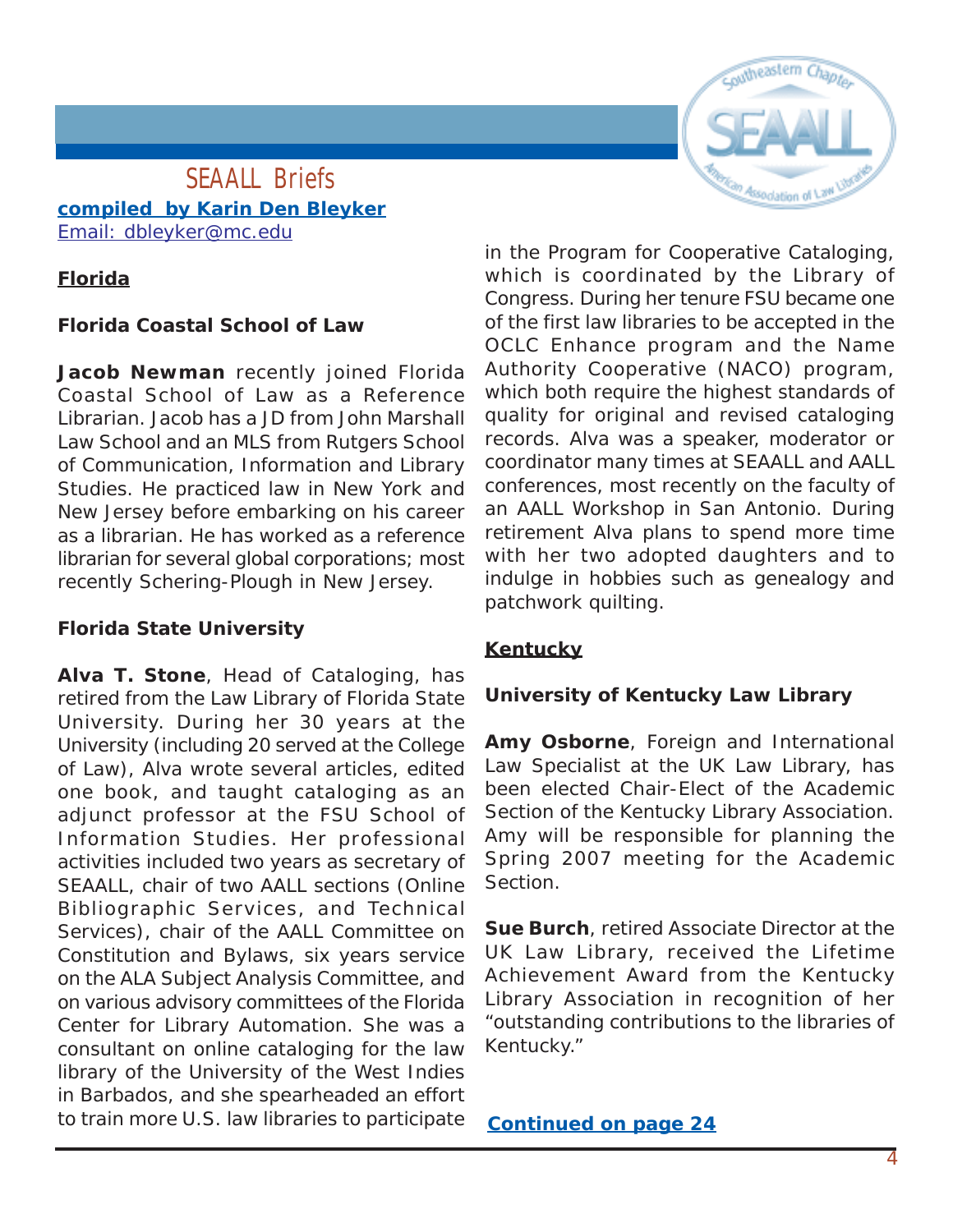

<span id="page-4-0"></span>professional development programs go to Vice-President **Anne Klinefelter**. Anne and her Program Committee have worked very hard to provide a timely Institute and interesting programs to appeal to a wide range of law librarianship. I'm sure we'll have a Raleigh good time, but, never fear, we plan on having the good times roll in Baton Rouge in 2007!

That last paragraph with the mention of professional development reminds me of the next SEAALL topic. This September, AALL invited one representative each from each SIS and Chapter to an Education Summit. I thought **Anne Klinefelter**, as the Programming Chair this year and the SEAALL president next year should attend, but at the last minute, she wasn't able to go. It was fortunate that Anne's choice for Chair of the 2006/2007 Education and Publication Committee, **Rebecca Tramwell**, could go in Anne's stead. Rebecca returned very enthused. An enthused Rebecca is an excellent thing for SEAALL 2006/2007.

This year's SEAALL Education and Publication Committee, chaired by **Marie Hamm**, worked with **Tim Coggins** and **Terry Long** to submit two program ideas to AALL for the AALL centennial annual meeting in St. Louis. Alas, our centennial centered program was not accepted, but the one on ethics was. Considering all the competition from the SISs, who submit many programs each and the limited number of slots, I am proud SEAALL managed to sponsor at least one successful program. Good work!



Moore Square with City Market to the right, as seen from above.



Corner of City Market

# **FROM THE EDITOR**

Please think about submitting articles and news to the newsletter. Share interesting projects and news from your library with the SEAALL membership. Make this your newsletter!!

We are trying new types of articles and content, so your feedback is important.

Send your submission or comments to [melamut@email.unc.edu](mailto:melamut@email.unc.edu)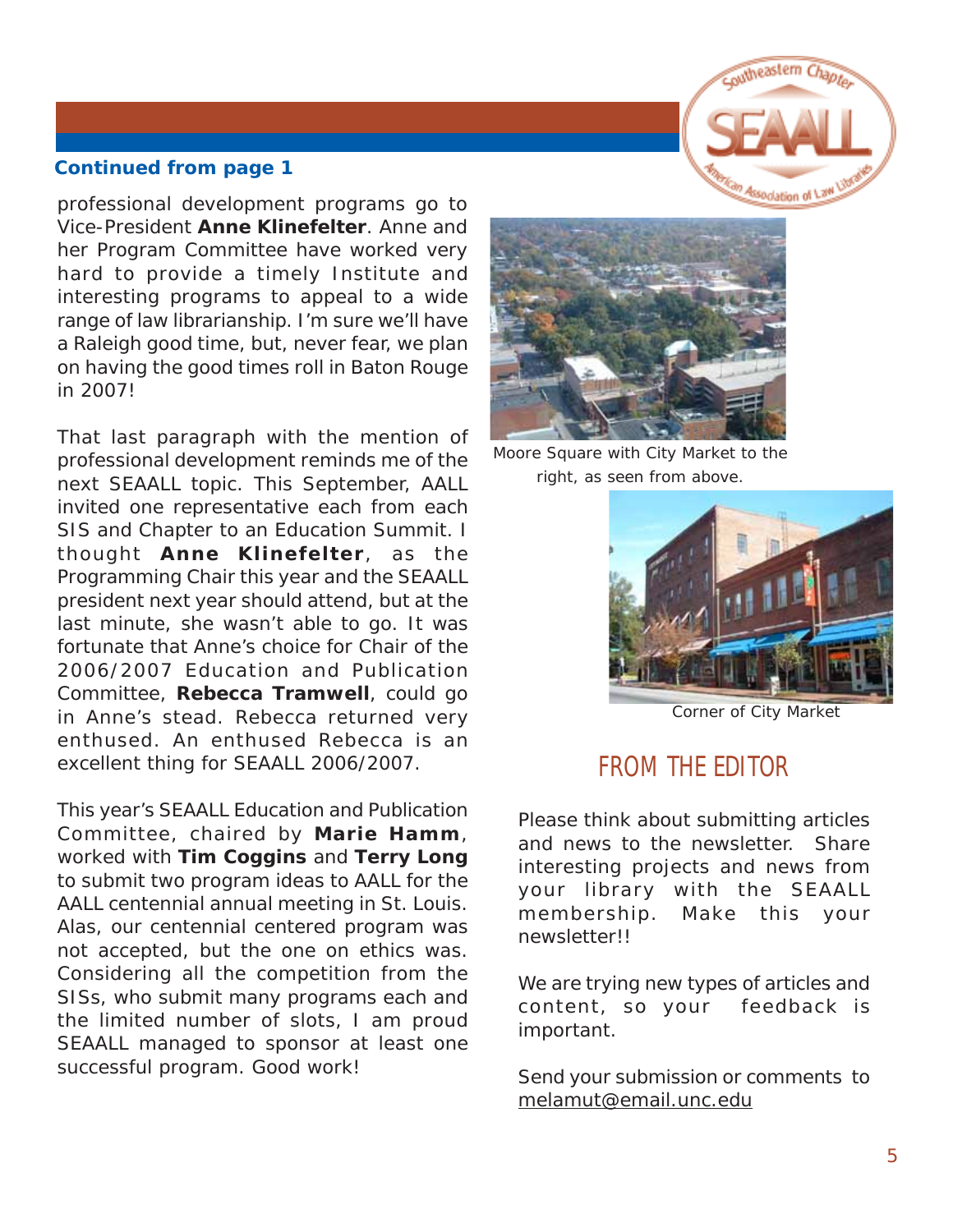# **SEAALL Slate**

<span id="page-5-0"></span>The Nominations Committee is pleased to announce the following slate of candidates. This year SEAALL will elect a new Vice-President/President-Elect, Secretary and Member at Large.

### **For Vice-President/President-Elect: Kenneth J. Hirsh**

Director of Computing Services & Senior **Current Position:** Director of Computing Lecturing Fellow Duke University School of Law Durham, N.C.

### **[Susan Lewis-Somers](#page-17-0)**

Associate Director for Public Services Pence Law Library American University, Washington College of Miami, 1974 Law Washington, D.C.

### **For Secretary:**

### **[Nancy J. Adams](#page-19-0)**

Senior Reference Librarian Georgia State University College of Law Library Atlanta, GA

### **[Sally H. Wambold](#page-20-0)**

Technical Services Librarian University of Richmond School of Law Library 2005 Richmond, VA

### **For Member at Large:**

### **[Grace M. Mills](#page-22-0)**

Law Library Director Florida A&M University College of Law Library Orlando, FL



# **Candidate Biographies**

### **For Vice-President/President-Elect**

### **Kenneth J. Hirsh**

Services and Senior Lecturing Fellow, Duke University School of Law

### **Education:**

- M.S.L.I.S., Florida State University, 1989
- J.D., University of Florida, 1977

• A.B. (Political Science), University of

### **Professional Association Memberships and Service:**

American Association of Law Libraries

- Bylaws Committee, 2000-2002
- Computing Services Special Interest Section, Chair Elect/Chair, 1997-1999 • Permanent Public Access to Legal Information Special Committee, 2005- 2006

• Recruitment to Law Librarianship Committee, 2003 – 2005, Chair 2004 –

Center for Computer Assisted Legal Instruction (CALI)

• Member, Board of Directors, 2003–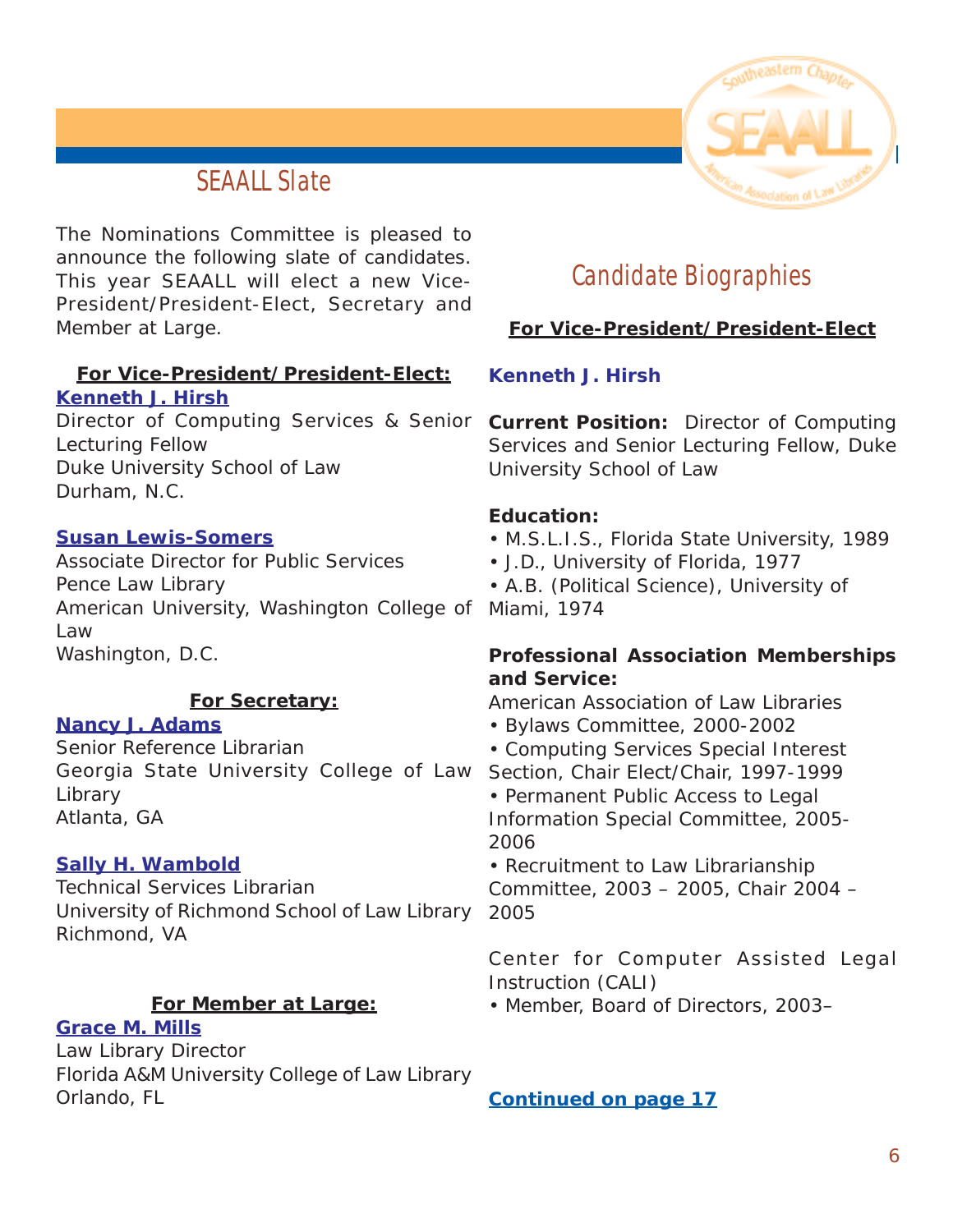# <span id="page-6-0"></span>**SEAALL 2006 in Raleigh - A Capital Idea!**

### April 6-8, 2006 **Raleigh - "It's hip without the hassle"\* – come to SEAALL and see for yourself!**

Raleigh is named for Sir Walter Raleigh – a Renaissance English courtier – a hip guy for the 17<sup>th</sup> century. The city that bears his name is alive today with a wonderful array of things to see and experience that would certainly please Sir Walter. Raleigh is a true example of the new South. The city is a great mix of old traditions and new innovations. Sweet tea and lattes, grits and sushi, down home and world class. Take your pick!

Raleigh was founded in 1792 when the general assemble purchased land for a permanent place for the state capital. At that time the founders dubbed it the "City of the Oaks." The name lives on in the city where streets are lined with arches of great oaks and parks that fill the city with green spaces.

The [Sheraton Raleigh,](http://www.starwoodhotels.com/sheraton/search/hotel_detail.html?propertyID=434&EM=aa_Google_sheraton_hotel_raleigh_100705) the conference hotel, is located in the heart of downtown Raleigh. The city is in the midst of a transformation to "Livable Streets" which is creating a variety of places to work, play, live and shop all within easy walking distances. Restaurants, night clubs and art galleries add to the mix that draws people to downtown for nightlife.

To kickoff the SEAALL Annual Meeting, we will walk to the [North Carolina Museum of](http://www.naturalsciences.org/) [Natural Sciences f](http://www.naturalsciences.org/)or a reception. This state of the art interactive museum features many



Raleigh Outdoor Art Display



NC Capital Building

live animals and a butterfly house. The museum is also noted for the best display of dinosaurs in the South including Willo, the dinosaur, with the fossilized heart.

Be sure to plan time to visit all the attractions in downtown Raleigh. The [North Carolina](http://www.ncmuseumofhistory.org/) [Museum of History,](http://www.ncmuseumofhistory.org/) which welcomes visitors with a replica of the Wright brothers' plane soaring over head, offers a variety of exhibits about the state's people and traditions.



The **Exploris Museum** is dedicated to global learning and awareness through interactive exhibits. The Imax Theatre is also located in Exploris. The old North Carolina State Capitol offers tours which include the beautiful Gothic style room that served as the State Library from 1840-1888.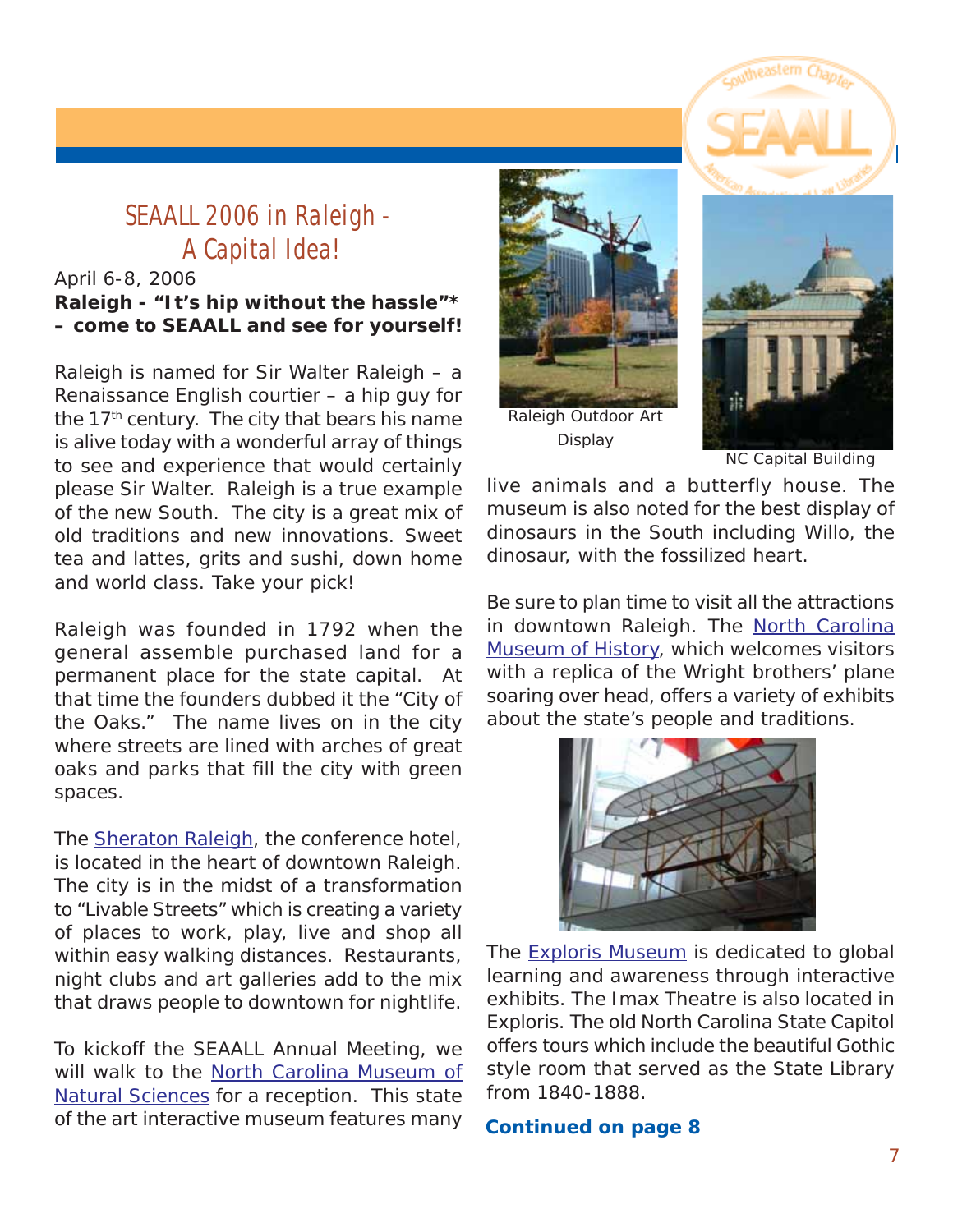The [North Carolina Symphony](http://www.ncsymphony.org) and the [Carolina Ballet](http://www.carolinaballet.com) will have performances on Friday evening at the Progress Energy Center for the Performing Arts, just one block from the hotel. The Symphony program is *Classical Mystery Tour: a Beatles Tribute* under the direction of the new charismatic Welsh conductor, Grant Llewellyn. Robert Weiss, the ballet director, who has been hailed by New York critics, will be presenting his own new work, *Spiritual Journey.*



NC Museum of History

The Friday evening event will be "East Meets West - a North Carolina Barbeque. In a state that is sometimes heatedly divided between tomato sauce in the West and vinegar and pepper sauce down East, we will have both! Vote for your favorite barbeque and enjoy all the fixings that go with it. We will feast in park near the historic City Market with its cobblestone streets and gas lanterns. After dinner the City Market will be alive for the First Friday event where the art galleries and retail stores are open late. Some of the restaurants in this area are: Mo's Diner, Cafe Luna and Tir Na nOg. City Market and the [nearby restaurants](http://triangle.citysearch.com/profile/6177125) are all within walking distance from the hotel.



Coutheastern

 $1000$ 

Streetscape City Market

To explore more restaurants, take a healthy walk or a quick taxi ride to the [Glenwood](http://cityguide.aol.com/raleigh/neighborhoodsraleigh/main.adp?page=glenwoodsouth) [South area](http://cityguide.aol.com/raleigh/neighborhoodsraleigh/main.adp?page=glenwoodsouth) of Raleigh. By day this is a trendy street with art galleries and antique shops, at night it is one of Raleigh best bets for a great dining experience. The offerings here go from the traditional at Sullivan's Steakhouse and Bogart's American Grill, to the latest in creative at Enoteca Vin or The Rockford. If you want ethnic try Sushi Blues Café, the Hibernian or 518 West Italian Café. The 42<sup>nd</sup> Street Oyster Bar is a city landmark where legislatures have been hanging out for years and the mural over the bar depicts some of the enduring local politicians. After dinner check out the action at April & George and the Red Room.

The Local Arrangements Committee is eager to make your visit to Raleigh a memorable one. Please contact **Connie Matzen**, [cmatzen@smithlaw.com o](mailto:cmatzen@smithlaw.com)r **Lisa Williams**, [lisawilliams@parkerpoe.com i](mailto:lisawilliams@parkerpoe.com)f you need more information.

\* Greater Raleigh Convention and Visitors Bureau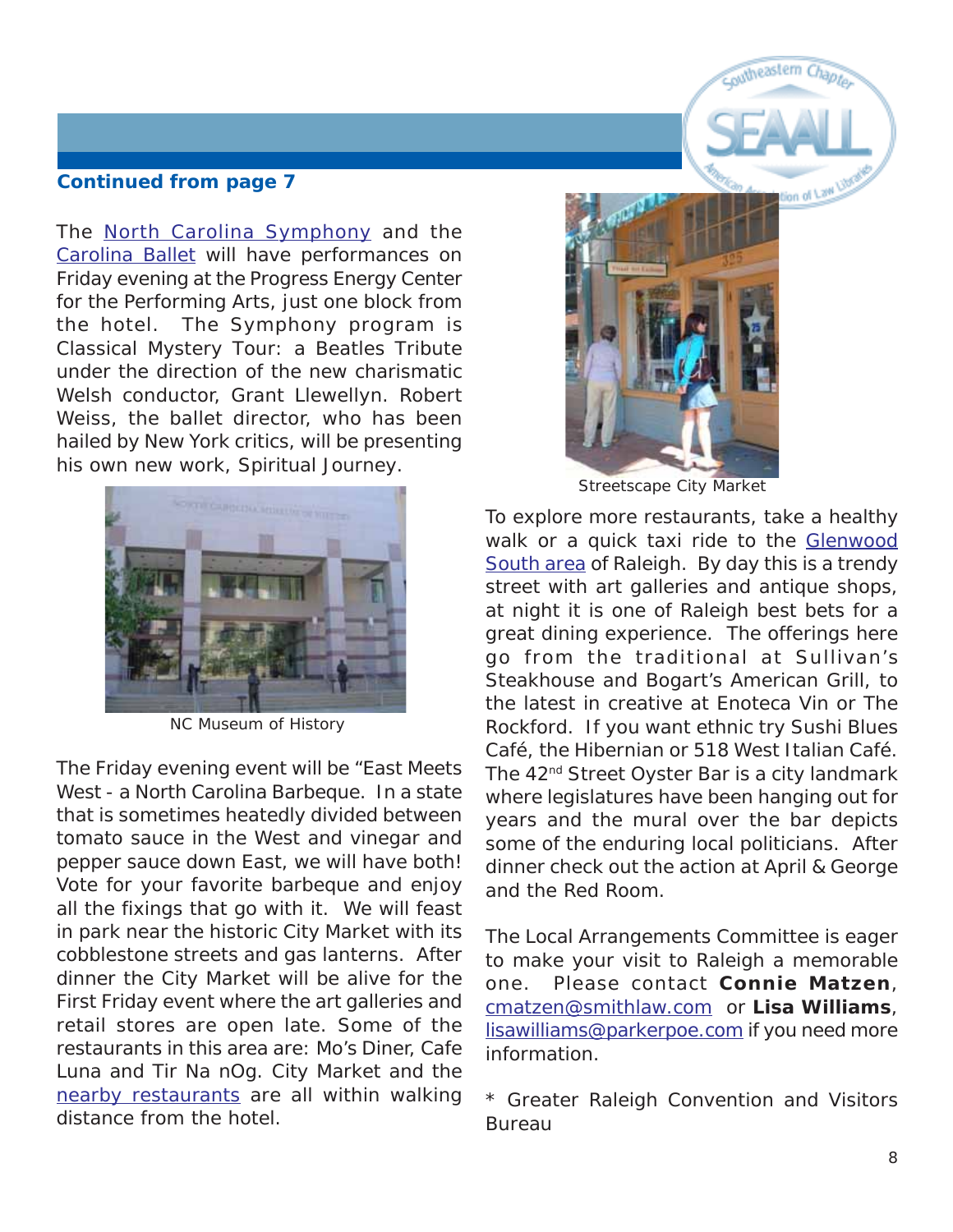



Looking across Moore Square



Famous restaurant in City Market



Southeastern Chapter

Association of Law

Streetscape City Market



Wachovia Capital Center

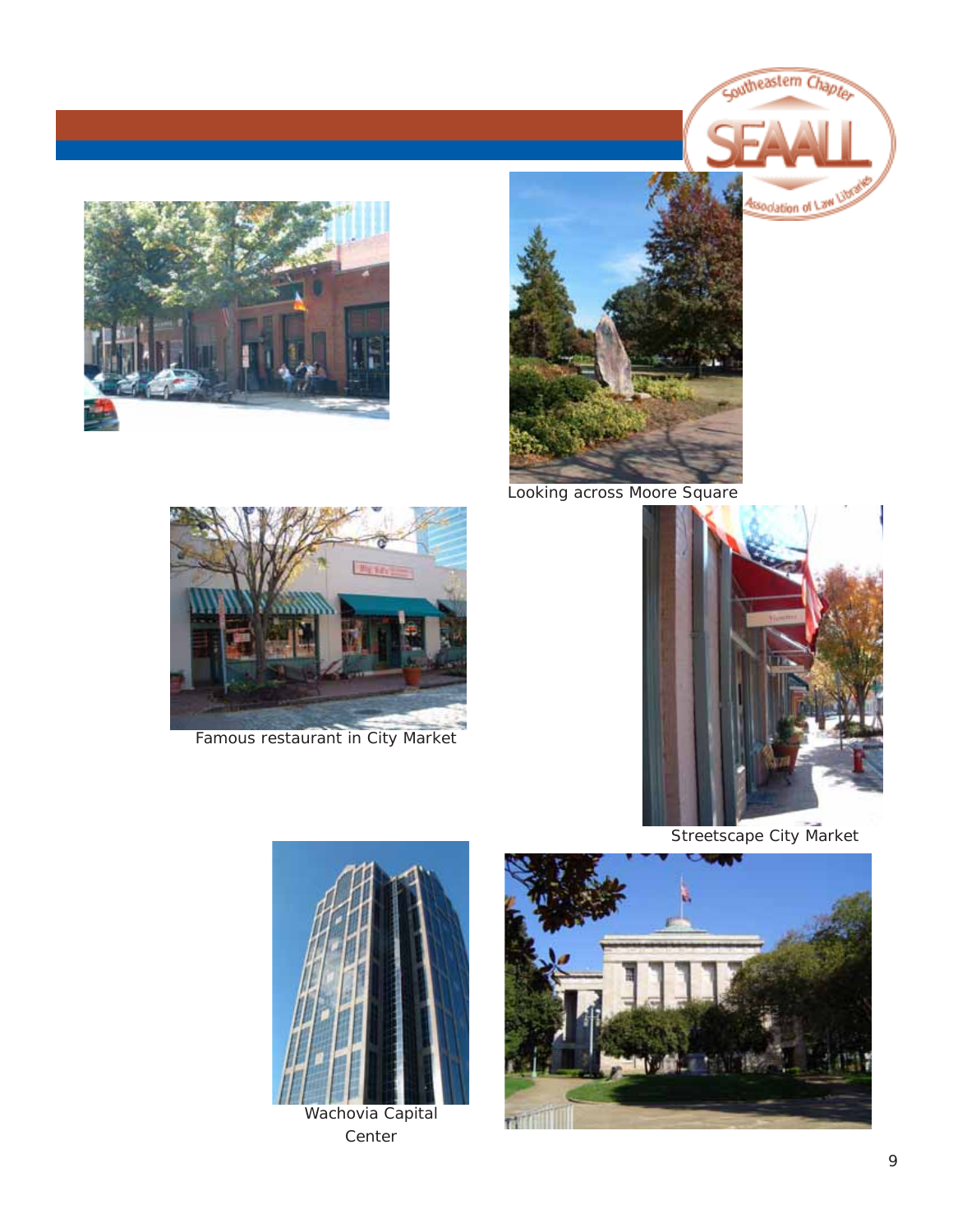

### <span id="page-9-0"></span>**SEAALL 2007 in Baton Rouge An Open Letter to the SEAALL Membership**

### by **Randall J. Thompson** Baton Rouge Local Arrangements Chair

Although it has become almost cliché, it is nevertheless true to say that in the wake of Hurricanes Katrina and Rita, life changed forever in Louisiana and the Gulf Coast region. The storms wrought destruction on lives and property that, while long feared by those living in the area, was still thought of as something that would never happen in our lifetime. But the Hurricanes came and Louisiana is now adjusting to the reality of life in an altered world.

While those of us living in Baton Rouge escaped the brunt of the storms, we were hardly unaffected. Baton Rouge is the only significant metropolitan area within 150 miles of New Orleans and, as such, became the natural staging area for the New Orleans relief efforts. Within days of Katrina's landfall, the population of Baton Rouge doubled, the LSU basketball arena was transformed into the largest acute care hospital ever created, and homeless shelters sprang up at municipal buildings and churches throughout the city.

Although initial disaster response efforts have ended, Louisiana is now embarking on the long term road to recovery, and the path remains rocky. Now more than three months removed from Katrina, many parts of New Orleans remained closed to residents. Many local governments are teetering on the brink of bankruptcy, and the state is facing a \$1

billion budget deficit. State economists are predicting that the Hurricanes wiped out the past eleven year's worth of economic growth in the state and that New Orleans can expect its population to rebound to levels no greater than that of 1965.

I write the above only to help explain why I thought it was necessary for me to recommend to the SEAALL Executive Board that the 2006 Annual Meeting be moved from Baton Rouge. With all the issues and problems arising from Katrina and Rita, I believe that there is simply too much uncertainty involved to ensure that the Meeting could be held successfully in Baton Rouge this coming spring. It was not an easy decision to make, but one that I believe was for the best.

Much of the uncertainty that directly impacted the decision regarding the Annual Meeting revolved around housing. Baton Rouge is now home not only to New Orleans's evacuees, but also to rescue personnel involved in the reconstruction. Many of these individuals are living in local hotels, including the Sheraton, the Meeting's scheduled host hotel, and filling them to near capacity. It is unclear whether those individuals will still be living there come next April. Since it can not be guaranteed that rooms will be available for all Meeting attendees, it seemed unwise to move forward with plans to hold the Meeting here.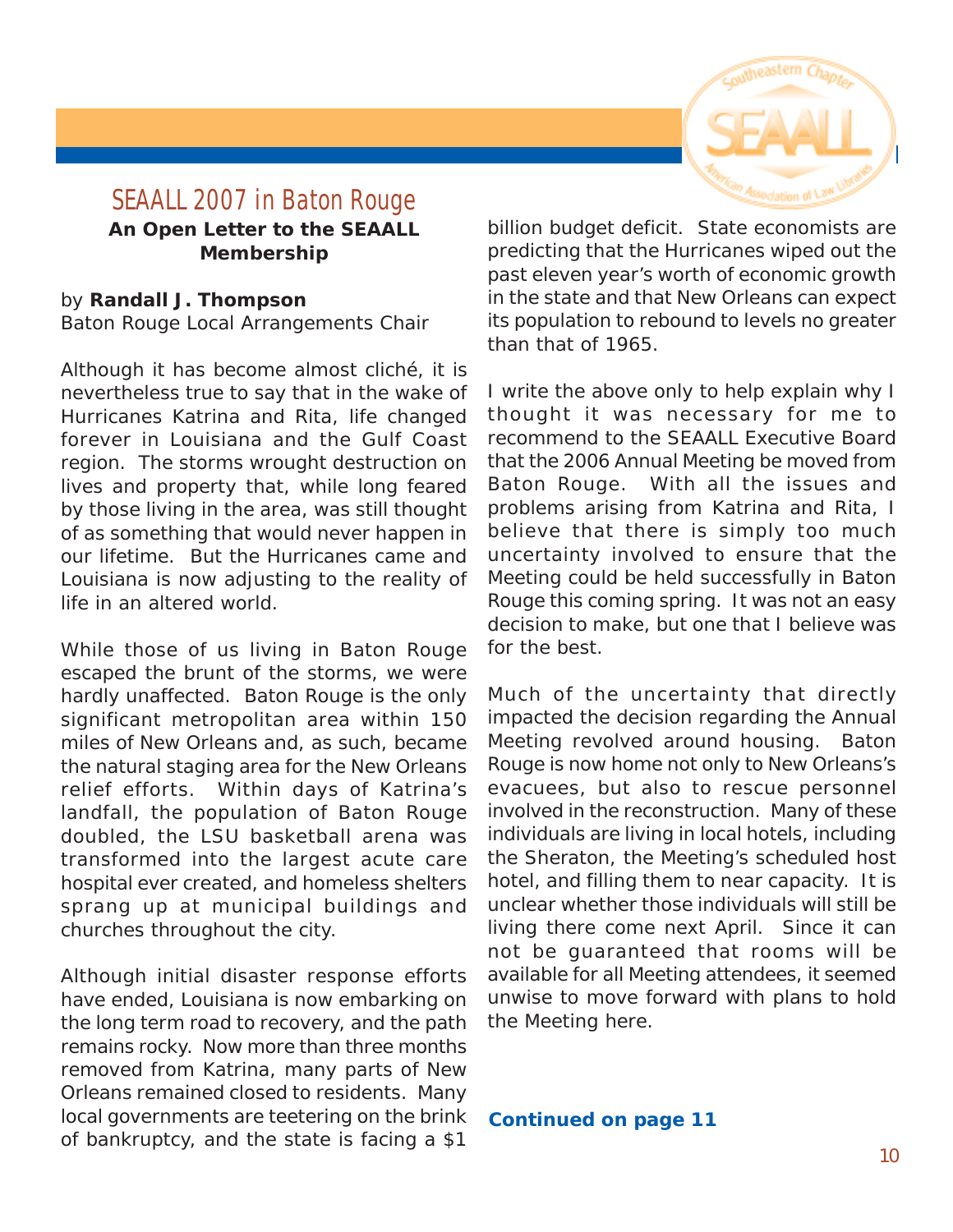

I want to publicly thank **Constance Matzen** and **Lisa Williams**, Co-Chair's of the Raleigh Local Arrangements Committee, and all the Raleigh area volunteers for agreeing to host the 2006 Meeting. Organizing a meeting is challenging enough, but to agree to do so on such short notice shows true dedication to the profession and to SEAALL. Thank you.

While SEAALL will not be in Baton Rouge in 2006, plans for the Baton Rouge 2007 Annual Meeting are already underway and we hope all of you can come. By then we will be able to show you a state on the rebound and we encourage you to come to sample some Louisiana hospitality.



Federal Building - where U.S. Courts Library is located



NC State Government Complex





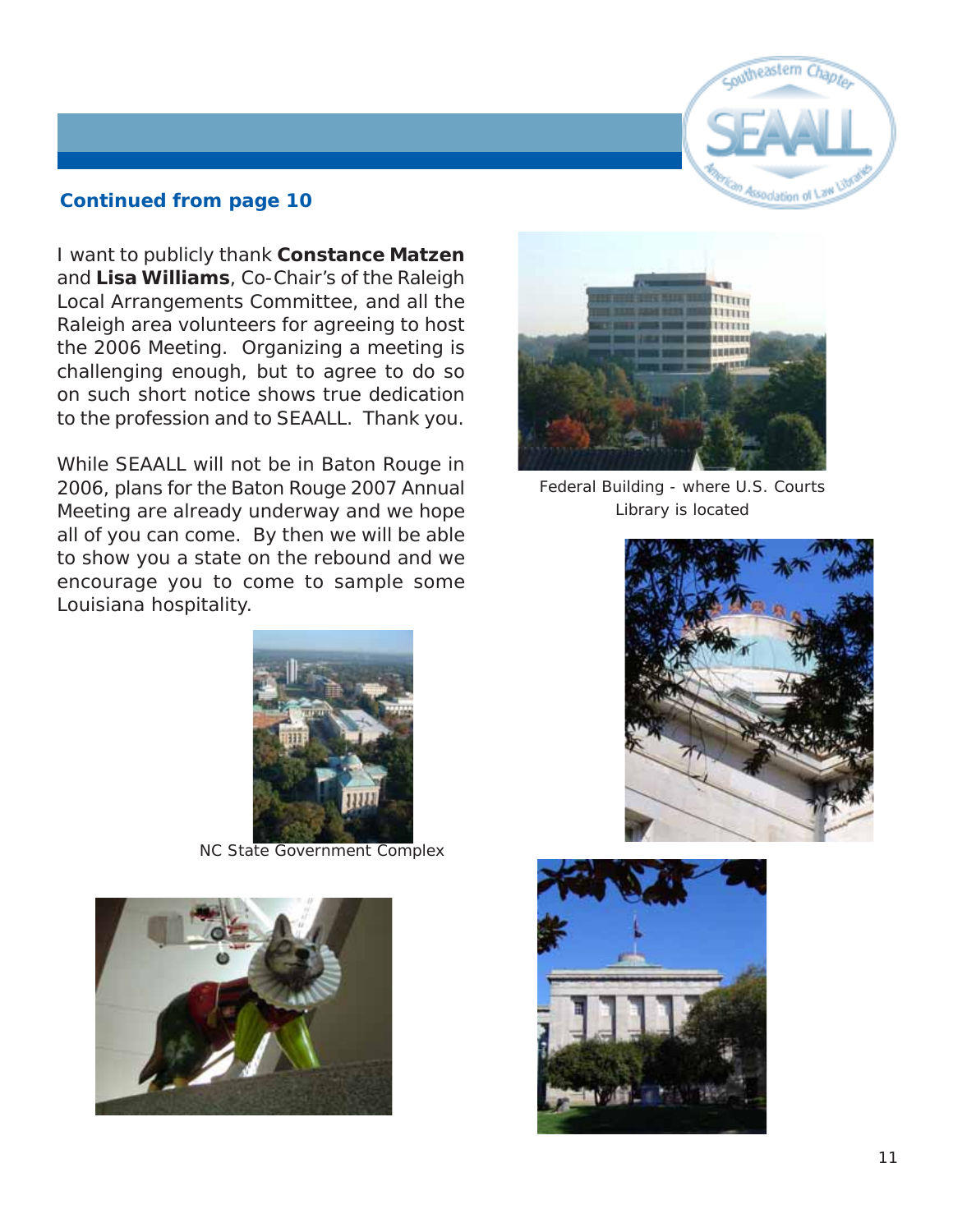

# <span id="page-11-0"></span>**Sneak Preview of the Preliminary Program for the Annual Meeting**

### By **Anne Klinefelter**

The programs at the SEAALL Annual Meeting promise an array of educational opportunities to interest law librarians in government, law firm, academic and other settings. Thanks go to all the SEAALL members who made proposals and to the Program Planning Committee members who continue to contribute their time and good judgment to the goal of providing a strong lineup for the Raleigh gathering.

### **Topics to be covered are**:

- ♦Building a New 21st Century Law Library
- ♦Chat/Virtual Reference
- ♦Environmental Justice in North Carolina
- ♦Functional Requirements for Bib Records and FRBR
- ♦Internet Use Policies in Law Libraries
- ♦Law Firm Economics
- ♦Preparing Students for Law Firm Research
- ♦Preservation of Legal Materials Born Digital
- ♦Reinventing the Library Through Marketing
- ♦Service to the Public in the Internet Age
- ♦Spyware Protection for the Non-Geek
- ♦Strategic Planning for Diversity
- ♦Technical Services for Management 2010
- ♦Using Technology to Add Research Instruction to Law Courses
- ♦What's Cooking in Library School?

The **SEAALL Institute** is going to be a big event this year. We encourage a large turnout for "**Prepare for the Worst, Hope for the Best: Disaster Preparedness and Recovery for Law Libraries**." While hurricane damage is still a major consideration for many SEAALL librarians, this Institute will address a range of disasters great and small that could challenge any SEAALL library. Be sure to look for Nancy Johnson's Institute article in this newsletter and for further details on the Institute and programs in the Preliminary Program early in 2006.

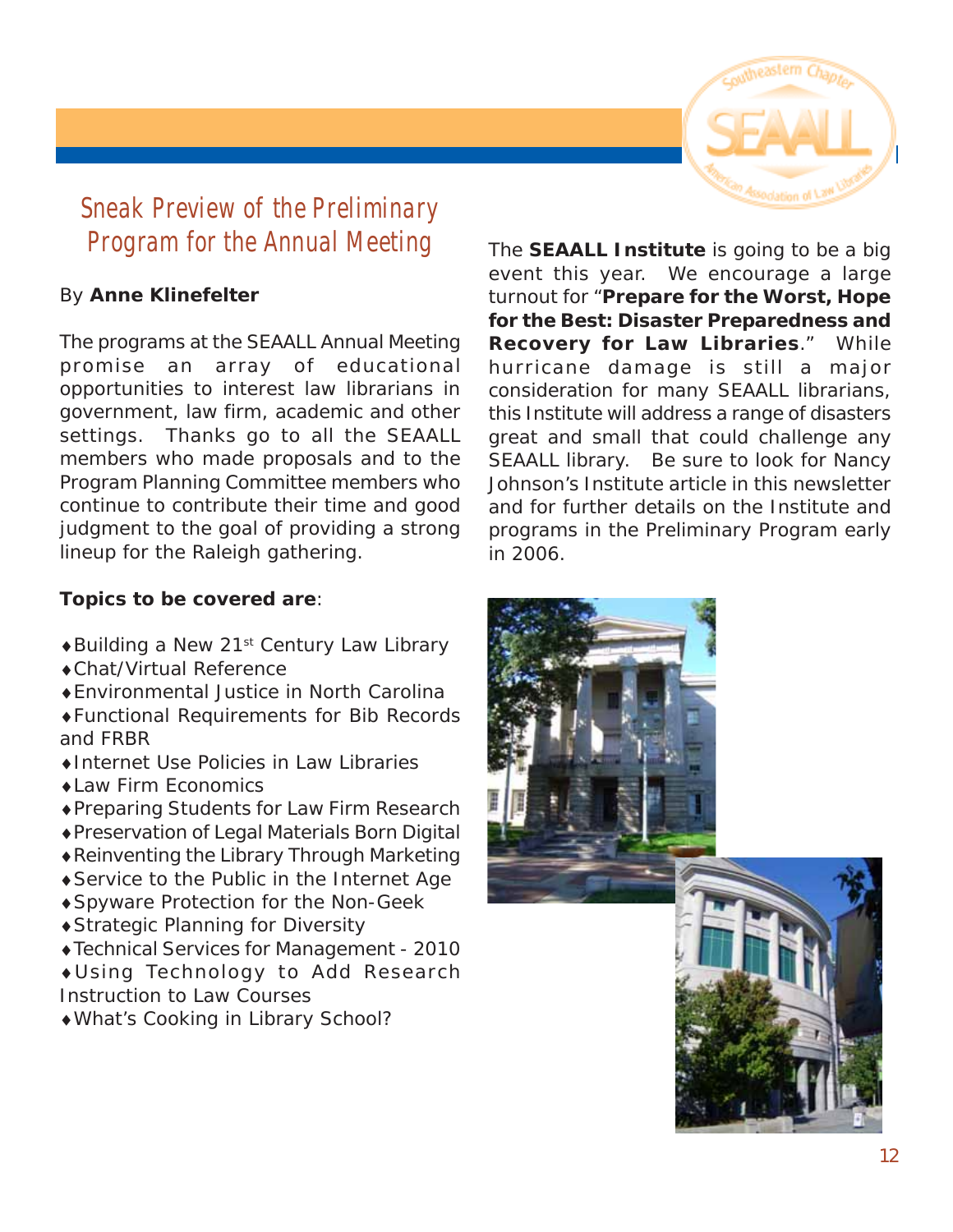

# <span id="page-12-0"></span>**SEAALL Institute Raleigh, NC, April 6, 2006**

### By **Nancy Johnson**

### **Prepare for the Worst, Hope for the Best: Disaster Preparedness and Recovery for Law Libraries**

This Institute will address a topic of interest to all SEAALL members. The effects of the most recent hurricanes damaged all types of libraries and IT centers in the region.

Disasters can range from plumbing leaks to broken water pipes to major catastrophes, such as hurricanes and fires. Besides natural disasters, none of us today can remain unaware of the dangers libraries face from threats of terrorism in all forms. Almost every year, librarians and IT staff cope with many types of severe disasters, both natural and man-made. For many managers involved in a disaster, good disaster planning made it possible to get their IT centers and libraries back into operation.

This Institute will cover risk assessment for IT centers and libraries, disaster preparedness strategies, and disaster recovery. During the workshop, the participants will hear from experts and be involved in group activities. Attendees will also hear from a panel of librarians and IT staff who have responded to disasters. Everyone will receive a bibliography of articles, books, and sample disaster plans.

Time invested in the Institute will help librarians and staff return to their institutions to write and implement a disaster plan. If your library or IT center suffers a disaster, you will be ready with information that should help achieve the best possible outcome.





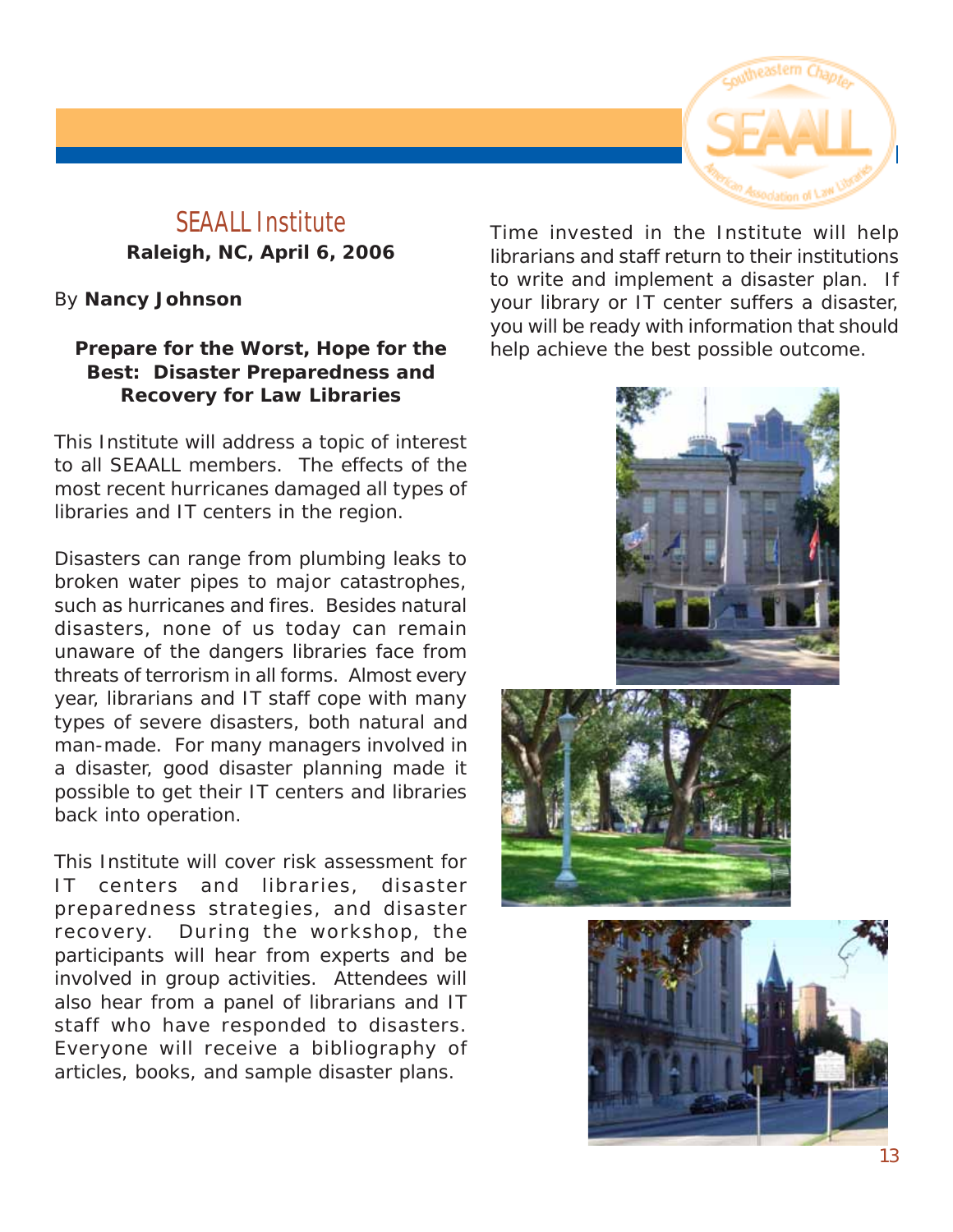

# <span id="page-13-0"></span>**Coming Soon to the Southeast... I Hope!**

### By **Amy Hale-Janeke**

Librarian, 5th Circuit Library System 515 Rusk Ave. Room 6311 Houston, Texas 77002 TEL (713)250-5450 FAX (713)250-5091 Email: [ahjaneke@ca5.uscourts.gov](mailto:ahjaneke@ca5.uscourts.gov)

Greetings from a Katrina refugee! I had thought I would be living and working in New Orleans by now, but that was pre-Katrina. Currently I am living and working in Houston, TX since October. How did I end up here? That's an interesting story....

First, a little about me. I am originally from Lubbock, Texas. After graduating from college and law school there, I went to the University of Arizona for library school. I worked at the San Diego County Public Law Library for about six years.

I accepted a job with the Fifth Circuit Court of Appeals library at the headquarters location in New Orleans roughly two weeks before Katrina hit. After I accepted this job, I placed a deposit on an apartment in New Orleans, gave notice at my job, packed my things, and was getting ready to leave town when Katrina made landfall.

As I watched the devastation unfold every day on television, I wondered what would happen to the city. What was happening to my friends? My future coworkers? My soonto-be-occupied apartment? Would I still have a job? Did I really want to move to a place that was now mostly underwater?

A few days after Katrina, my new bosses called. Fifth Circuit Librarian Kay Guillot and Deputy Director Michael R. Smith called to check on me. "Have you changed my mind about working in New Orleans?" they asked fearfully. "No," I replied, "but I would like to wait to start until I don't have wear a scuba suit to work." They laughed and said that since I was already packed, why didn't I go to a branch within the Fifth Circuit library and work there until the New Orleans headquarters library reopened. I agreed, and a few weeks later, I arrived in Houston.

I spent a lot of time looking for housing when I arrived. I was staying with a relative while I went out apartment hunting. Most of the available housing had been absorbed by other Katrina refugees so it was a long process. However, I was fortunate to find one in Spring, TX, about 30 miles away from the federal courthouse in downtown Houston. An express bus ferries me to and from work, which is wonderful. After driving in the Houston traffic, I am pretty sure that Houston is the official off-season home of NASCAR race car drivers. Or perhaps just those who aspire to drive in the NASCAR races. In either case, it is nerve wracking and exhausting.

I knew some people in Houston from SWALL, so I wasn't totally without friends when I arrived. Also the librarians here at the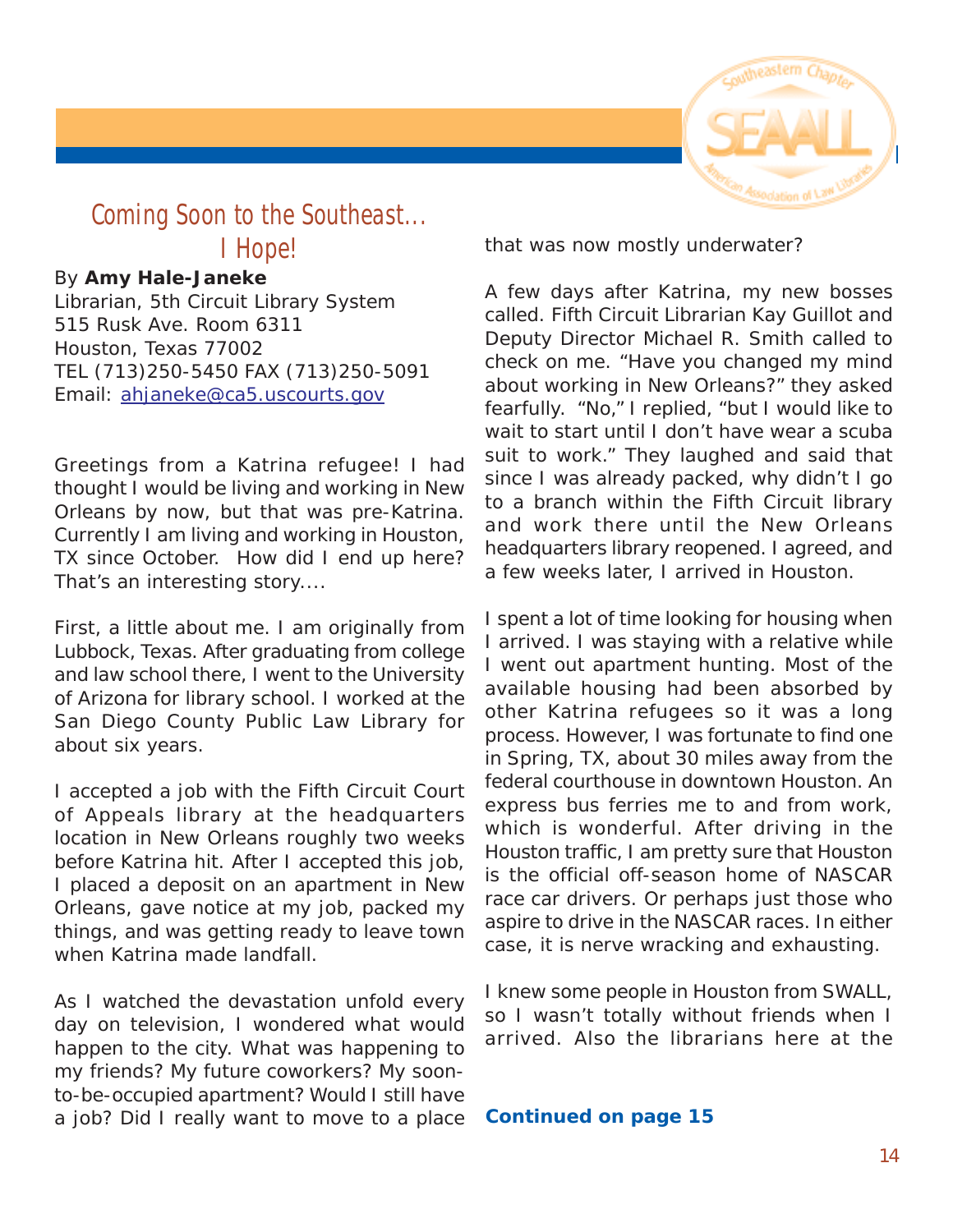# Coutheastern

### **Continued from page 14**

Houston branch of the Fifth Circuit Court of Appeals were extremely nice and helpful as I got settled in.

As I learned my way around Houston, I was amazed at what I found. While I grew up as a Texas, I had been living in California, the "land of fruits and nuts" according to my father, for a while. Thus, I suppose a bit of culture shock was inevitable when I "came home." Here are the four that required the most adjustment:

1. Houston has a secret underground economy called The Tunnels. I had no idea that downtown Houston had a labyrinth of underground tunnels with everything from food to dental offices. In San Diego, everything is outdoors, even the malls, simply because the weather is usually so nice. My first trip into the tunnels felt like I had been sent to the land of the mole people. And short mole people too! Those ceilings are rather low for someone of my stature (6'2"). And forget finding one's way around. The first few weeks I felt like a frantic lab mouse in an unfamiliar maze. Many times I had to "surface" to see where I was and how to get back to work. Given that Houston is really hot and humid in the summer and has freezing winds in the winter, these tunnels are smart. They just take some getting used to.

2. Men are politely respectful to women. My first few days in the courthouse I ended up riding the elevators up and down a lot because when the doors opened, none of the men would get off. Instead, they would look at me and I would look at them and the doors would close. It never occurred to me that they were being polite and waiting for me to exit the elevator car before they did. In California, you are simply shoved aside or politely ignored. I finally figured out that the women in the elevator need to exit first so that the males can then exit. I won't even tell you how shocked I was when a man offered me his seat on a crowded bus. Suffice it to say that it never happened to me in six years of riding public transportation in California.

3. Bean sprouts, raw fish, and tofu are not common items in Houston cuisine. And boy am I relieved! Although I lived in San Diego for six years, I never learned to like these items. On the other hand, I have seen advertising for a couple of sushi places around town which is hardly surprising given the amount of seafood available here in Houston. However, there is not a sushi joint on every corner in downtown and my new coworkers don't insist on eating unagi (eel) at least once a week.

4. Parking spaces are much larger here in Texas. Many times while living in California, I been forced to contort myself to get into or out of a parking lot. I have speculated that diet gurus and yoga teachers held secret meetings with parking lot planners and had the following conversation:

**Diet Guru:** "If we make parking spaces really small, people will have to squeeze out of their cars. This will make people feel too large and they'll go on a diet and buy my latest diet book."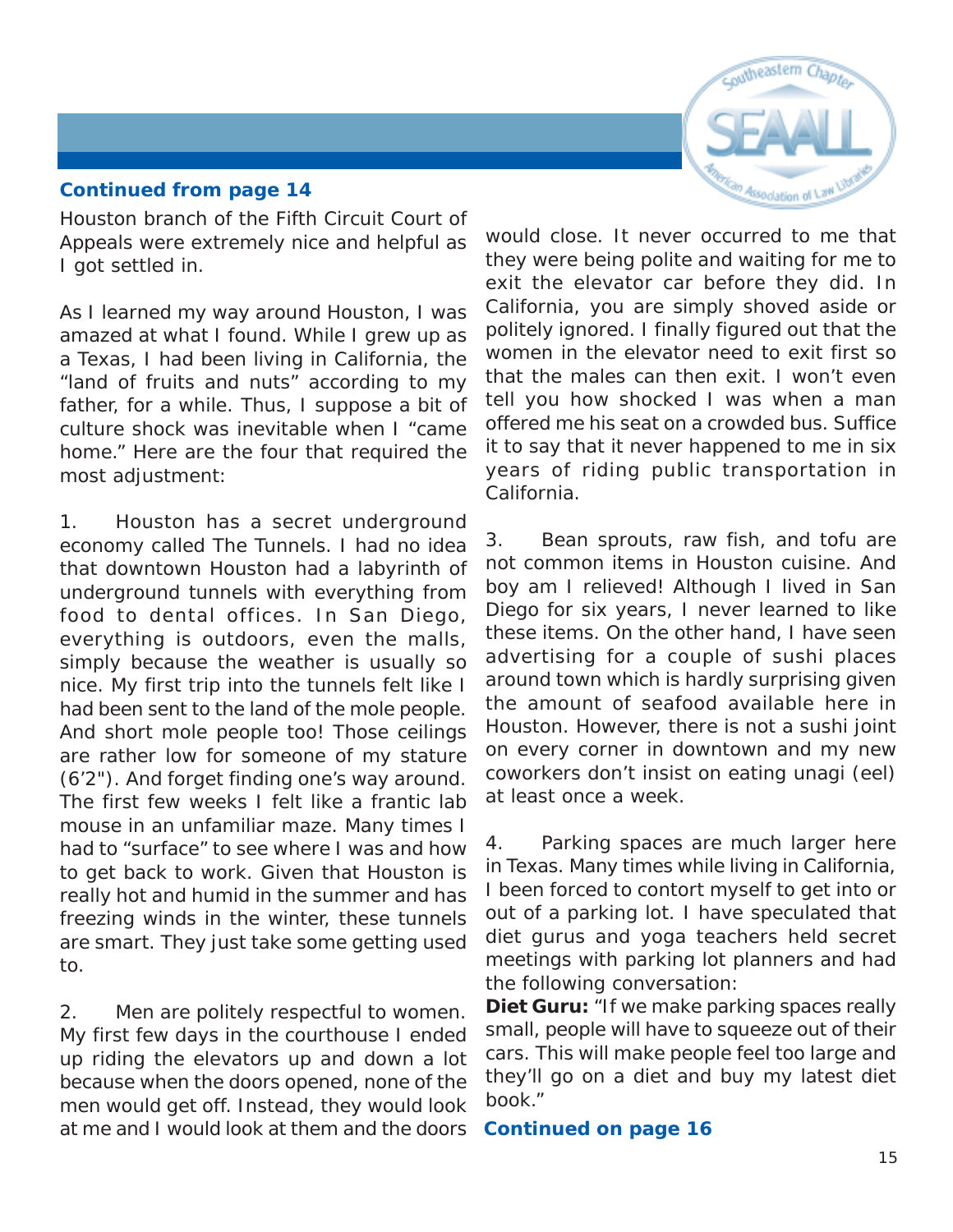

**Yoga Teacher**: "Yeah, and if they spaces are small enough, perhaps they will have to contort themselves into strange positions to get into and out of their cars. They will have to do this on a regular basis and eventually they'll want to take yoga lessons."

Parking Lot Planner: "Hey that's a great idea! I could fit even more cars in this lot if I only made the spaces big enough for Barbie's convertible. That means more money for me. I'll do it!"

Luckily, people in Texas seem to have more sense than the California parking lot people.

So now I am in the courthouse on Rusk street and will probably go back to New Orleans and my new job sometime in January. Until then, I plan to spend more time exploring the exciting city of Houston. I am looking forward to making New Orleans my new home and making many new friends in the SEALL chapter. If you have any information about someone with an apartment to rent in New Orleans, please let me know at ahjaneke@ca5.uscourts.go. See ya'll soon...I hope!







Corner of Moore Square

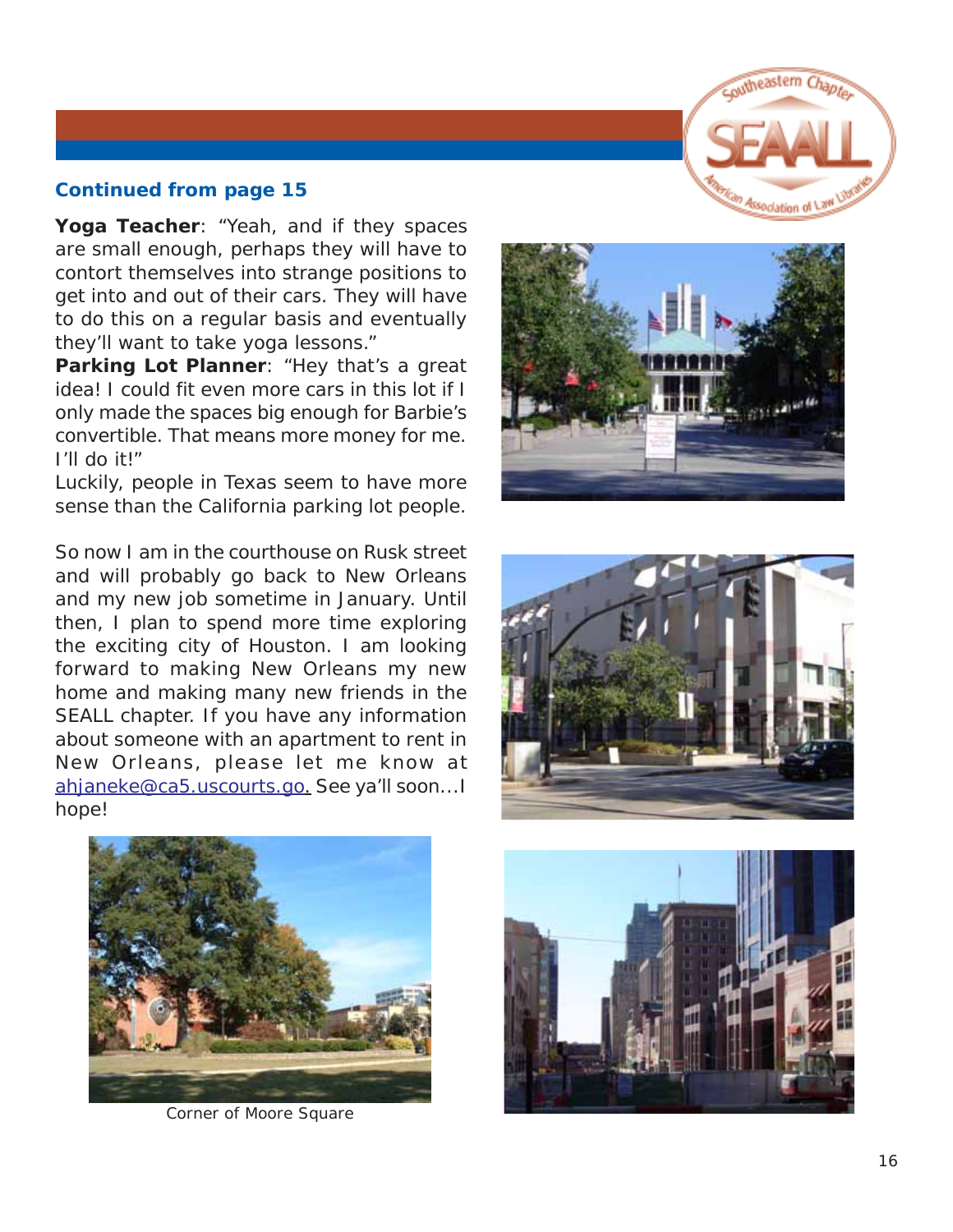

<span id="page-16-0"></span>Southeastern Chapter of the American Association of Law Libraries

- Bylaws Committee, 1991-1993, Chair, 1992-1993
- Database Manager, 2005-

### **Presentations:**

• Moderator/Coordinator, "Delivering 21st Century Information Services: Information Technologists and Librarians as Partners," SEAALL annual meeting, 2004

• Moderator/Coordinator, "Beyond the Traditional Curriculum: How to Create and Teach a Law Practice Technology Course," American Association of Law Libraries (AALL) annual meeting, 2004

• "Origin of a Species: Electronic Services Librarians," AALL annual meeting, 1998

• Moderator/Coordinator, "Mandating Computer Ownership for Students: Does It Work?" AALL annual meeting, 1997

• "Technostress," Kentucky Library Association Annual Meeting, 1994

• "Technostress," AALL annual meeting, 1994

• Workshop: "Introduction to the Internet", AALL Annual Meeting, 1994

• "Networking CD-ROMS," SEAALL annual meeting, 1994

• "Technostress," SEAALL Annual Meeting, April, 1993

• "Introduction to the Internet," Workshop, SEAALL Annual Meeting, 1993.

CALI Conference for Law School Computing Professionals

• "Cats and Dogs Living Together (make that Librarians and I.T.)," 2005.

• "Is it Time for a Legal Technology Curriculum", 2004.

• "Courtroom Technologies," 2003.

• "Growing the Law Library to Support Technology," 2003.

• "Producing Software CDs for Your Students," 2002.

• "Technology Briefing for Law Library Directors: Course Support Technologies," 2002.

• "What I Wish My Dean Knew About Technology," 2001.

• "Where Should A/V Live in the IT Infrastructure," 2001.

• "LDAP and the Duke Law Alumni Directory," 2000.

• "Trials and Tribulations of Examination Software," 1998

• "Requiring Students to Purchase Computers," 1997

• "UNIX v. Windows NT v. NetWare: Which Network Operating System is Best?", 1996

- "Introduction to Networks," 1995
- "Networks and New Buildings," 1995
- "Introduction to Local Area Networks," 1993

• "Computing Professionals in the Law School: Where Do We Belong?",1992

### **Publications:**

• *Connecting to the World: Putting Your Library's LAN on the Internet*, Legal Reference Services Quarterly, 13 (3) 1994 at 5.

• *Law School Education in the 21st Century: Adding Information Technology Instruction to the Curriculum*, 12 William and Mary Bill of Rights Journal 873 (2004) (with Wayne Miller).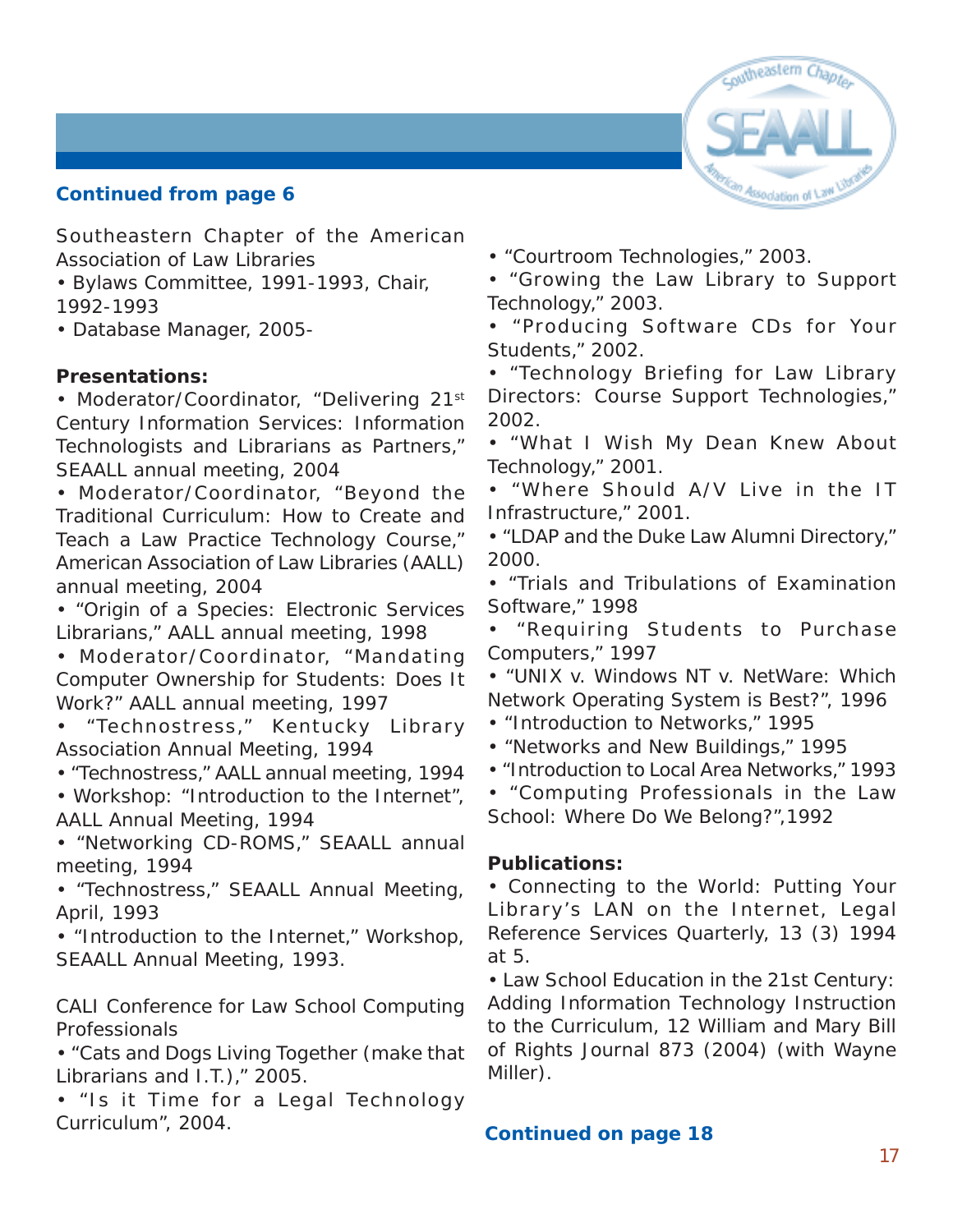

### <span id="page-17-0"></span>**Awards:**

• Computing Services Special Interest Section Kenneth J. Hirsh Distinguished Service Award, American Association of Law Libraries (inaugural award), presented July, 2004

• CALI Excellence in Service Award, presented June, 2000

### **Susan Lewis-Somers**

**Current Position:** Associate Director for Public Services, Pence Law Library, Washington College of Law American **University** 

### **Education:**

• M. Libr., 1989, University of Washington, Seattle

• J.D. *cum laude*, 1985, Southwestern University, Los Angeles

• B.A. (Political Science), 1977, University of California at Los Angeles (UCLA)

### **Professional Association Service and Memberships:**

• American Association of Law Libraries (AALL), 1988-

• Chair, Recruitment to Law Librarianship Committee, 2005-2006

• Member, Recruitment to Law Librarianship Committee, 2004-2005

• Member, Copyright Committee, 2000-2002 Member, Mentoring and Retention Committee, 1997-1999

• Member, CONELL Subcommittee, 1998- 1999

- Member, Scholarship Committee, 1994- 1996
- Member, Government Relations Committee, 1990-1993
- Editor/Writer, *AALL Gov-Line Report*, 1991-1993

AALL Academic Law Libraries Special Interest Section (ALL-SIS), 1989-

- Secretary-Treasurer, 2004-2006
- Member, Academic Toolkit Task Force and Steering Committee, 2003-2004
- Member, Program Committee, 2003-2004
- Member, Continuing Status and Tenure Committee, 2002-2003
- Chair, Nominations Committee, 1999- 2001

Southeastern Chapter of AALL (SEAALL), 2000-

- Chair, Nominations Committee, 2004- 2005
- Chair, Scholarship Committee, 2002- 2004
- Member, Program Committee, 2001-2002

Consortium of South Eastern Law Libraries (COSELL)

• Board Member-at-Large, 2003-2005

Law Librarians' Society of Washington, DC (LLSDC), 1999-

- Board Member, 2001-2002
- Chair, Publications Committee, 2000- 2002

• Member Academic Special Interest Section, 1999-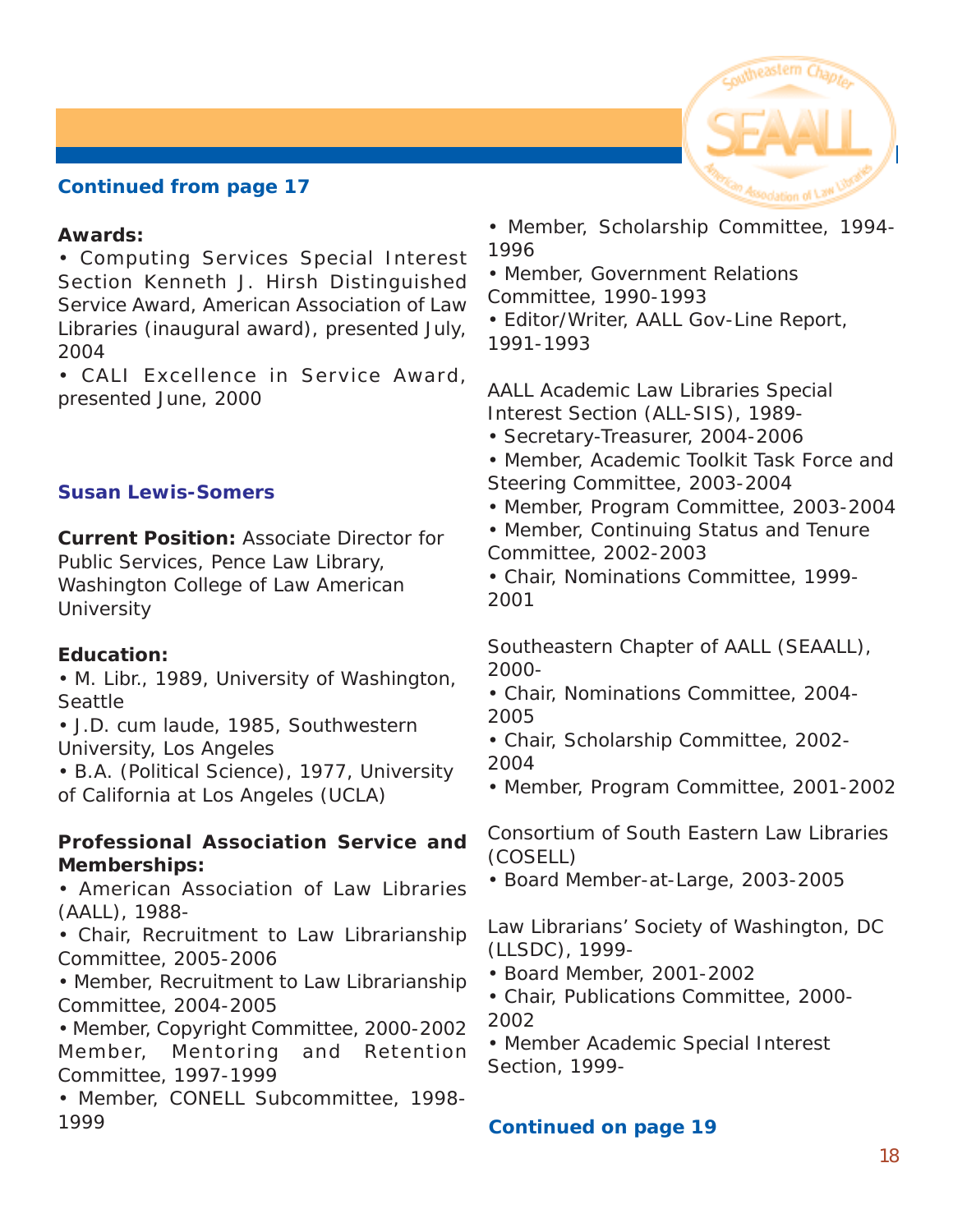

• Member, Legislative Research Special Interest Section, 1999-

Western Pacific Chapter of AALL (WESTPAC), 1993-1997

- Editor/Writer, NetSense column, *WESTPAC News*, 1996-1997
- Secretary, 1994-1999
- Chicago Area Law Librarians (CALL), 1991- 1993
- Law Librarians of New England (LLNE), 1989-1991
- Southern New England Law Librarians Association (SNELLA), 1989-1991
- Bar of the United States Supreme Court, 2000-
- Washington State Bar (inactive), 1986-
- State Bar of California (inactive), 1985-

### **Presentations:**

American Association of Law Libraries (AALL) • Speaker, "From Rookie to Veteran: Tips and Advice for Job Success," Conference of Newer Law Librarians (CONELL), 2000.

• Speaker, "From Rookie to Veteran: Tips and Advice for Job Success," CONELL, 1999.

Southeastern Chapter of the American Association of Law Libraries (SEAALL)

• Coordinator and Moderator, "Academic Freedom or Deadwood: Is Tenure Appropriate for Academic Law Librarians?", 2004.

• Moderator, "Roundtable: The Pros and Cons of Federal Documents Depository Status," 2004.

• Coordinator and Moderator, "Everglades Evermore?, 2002

• Coordinator and Moderator, "Sharing Digital Information: Document Delivery and Copyright in a Digital World," 2002

Western Pacific Association of Law Libraries (WESTPAC)

• Moderator, "Acquisition, Organization and Use of a Public Land Law Collection," 1994.

### **Publications:**

• *Oyez: U.S. Supreme Court Multimedia*, 65 College & Research Libraries (C&RL) News, 390 (July/August 2004)

- *Using Statistics to Market Academic Law Libraries*, in Marketing Toolkit for Academic Law Libraries, <[http://www.aallnet.org/sis/](http://www.aallnet.org/sis/allsis/Toolkit/index.html) [allsis/Toolkit/index.html>](http://www.aallnet.org/sis/allsis/Toolkit/index.html), American Association of Law Libraries, Academic Law Libraries Special Interest Section (2004)
- *Whither the TEACH Act?*, 6 AALL Spectrum 8 (2002)

• *Electronic Research Beyond Lexis-Nexis and Westlaw: Lower Cost Alternatives*, 19 Legal Reference Services Quarterly 105 (2001); also published in *Teaching Legal Research and Providing Access to Electronic Resources* 105 (Gary L. Hill et al. eds., 2001)

• *CIS' Congressional Compass: Legislative Research Made Easy*, Law Library Resource Xchange (LLRX), <[http://www.llrx.com/](http://www.llrx.com/extras/compass.htm) [extras/compass.htm>](http://www.llrx.com/extras/compass.htm) (1997)

• NetSense, *WestPac News*, 1996-1997 (column)

• *Digital Age Copyright: Major Changes for Libraries?*, 1 AALL Spectrum 22 (1996) (program review)

• *Scalia Rejects Use of Legislative Histories*,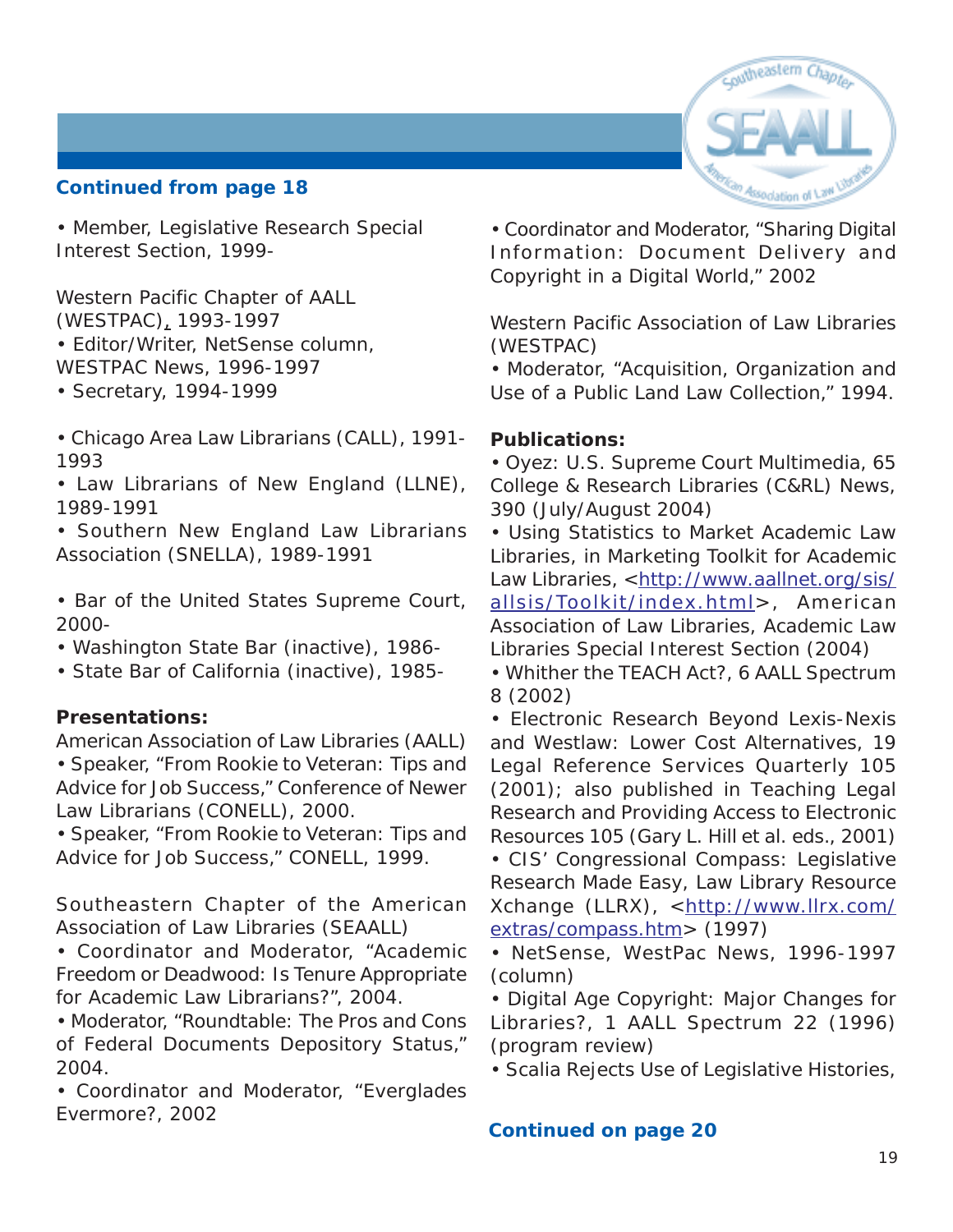<span id="page-19-0"></span>23 AALL Newsletter 675 (1992)

• *Who Uses Project Hermes?*, 22 AALL Newsletter 429 (1991) (also published in 13 Jurisdocs 35 (1991))

• Mary E. Burchill, ed., *Index to Law School Alumni Publications*, 82 Law Library Journal 554 (1990) (book review)

• Frank G. Houdek and Susan G. Goldner, comps., *AALL Annual Meetings: An Annotated Index to the Recordings*, 82 Law Library Journal 562 (1990) (book review)

• Nancy P. Johnson, comp., *Sources of Compiled Legislative Histories: A Bibliography of Government Documents, Periodical Articles, and Books, 1st Congress - 99th Congress*, 82 Law Library Journal 562 (1990) (book review)

### **Works Edited:**

• *AALL Gov-Line Report*, American Association of Law Libraries, Government Relations Committee biweekly publication, 1991-1993.

### **For Secretary:**

**Nancy J. Adams** (formerly Nancy A. Deel)

**Current Position**: Senior Reference Librarian, Georgia State University College of Law Library, Atlanta, GA

**Education**: MLS, Simmons College (Boston), 1986; BA, Emory & Henry College (Va), 1983.

### **Professional Association Membership and Service:**

AALL

• Chair, Scholarship Committee. Program Moderator/Coordinator "Expanding Reference Services Using the Internet"

 • Program Moderator/Co-Coordinator "Administrative Decisions in the Electronic Environment"

ALL-SIS Committees

- Nominations
- Scholarship
- Faculty Services
- Centennial Celebration
- GD-SIS
- CS-SIS

### **SEAALL**

• Program Speaker, "Georgia Case Law," at Basic Legal Research for the Non-law Librarian

• Program Speaker, "E-Mail is for U:

Internet for Beginners;"

**Committees** 

- Membership
- Placement
- Scholarship

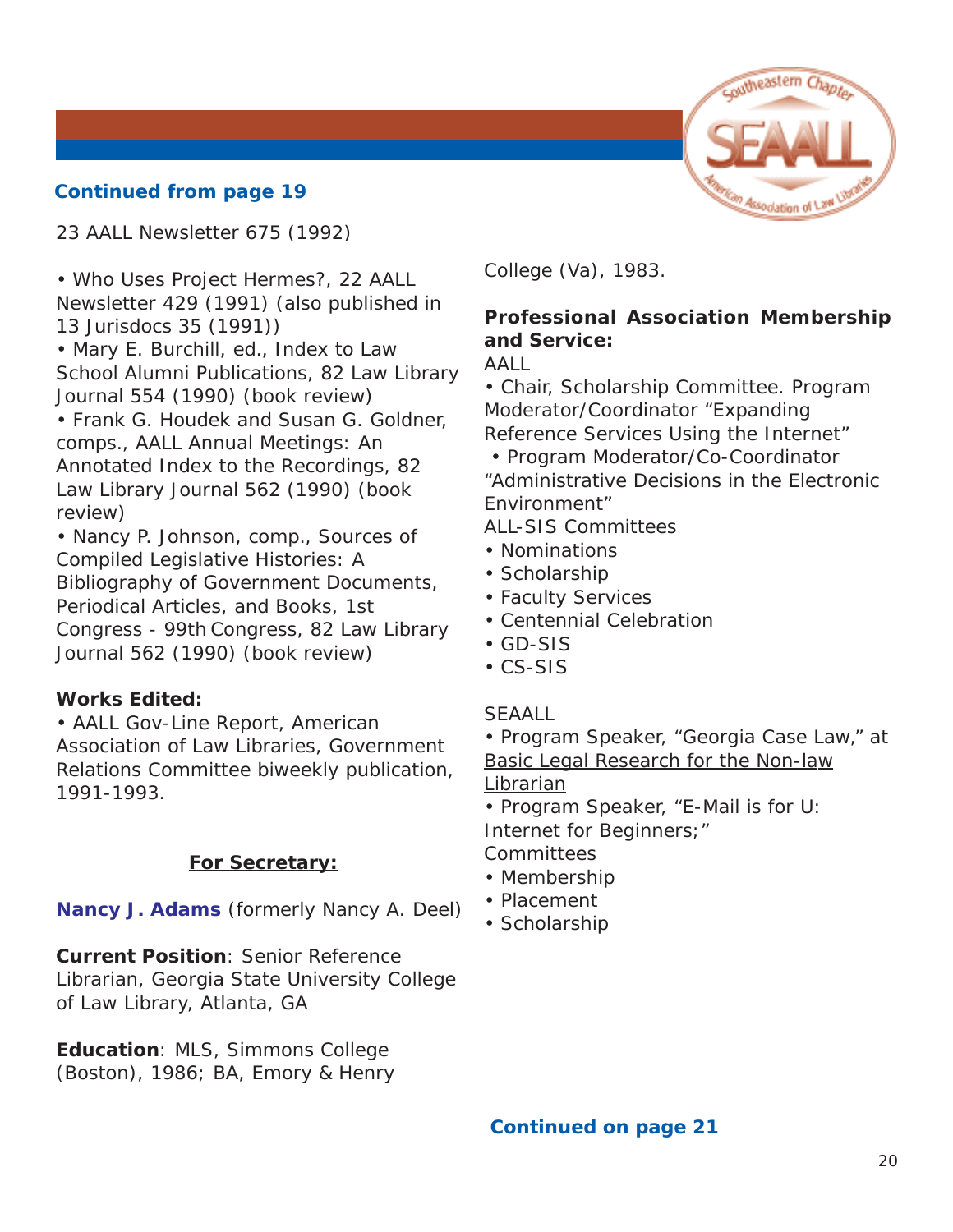- <span id="page-20-0"></span>• Nominations
- Government Relations
- Local Arrangements (2001)

### Atlanta Law Libraries Association

- Chapter President, Vice-President
- Secretary
- Listserv Administrator
- **Committees**
- Legal Research • Nominations
- Newsletter
- Placement
- Bylaws
- Technology
- Scholarships
- Government Relations
- Programs

### **Presentations:**

• "Computer-Assisted Legal Research" and "Legal Research on the Internet" Institute for Paralegal Education (IPE) 2003.

• Faculty member in ICLE program, "Cost Effective Legal Research," Topic: "Law in Your Pocket - Handy CDs for Georgia Research" 1997.

### **Publications:**

• "Georgia Primary Research Materials" CALI lesson, 2004.

• "Researching Georgia Law (2004 Edition)," forthcoming in *Georgia State University Law Review*. 1998 Edition: 14 *Georgia State University Law Review* 545- 599. 1993 Edition: 9 *Georgia State University Law Review* 585-646.

• "An Annotated Bibliography of State

Legal Research Guides," 14 *Legal Reference Services Quarterly* 23-77 (1994).

### **Awards:**

• Lucille Elliot Scholarship recipient 1992

### **Sally Hill Wambold**

**Current Position:** Technical Services Librarian, University of Richmond Law School Library, Richmond, VA.

**Education:** M.S.L.S., The University of North Carolina at Chapel Hill, 1979; B.A., Old Dominion University, 1969.

Professional Association Activities: AALL:

- Technical Services Law Librarian (TSLL),
- Preservation Column, 2004-present
- Moderator, "Preservation Surveys by the Book," Annual Meeting, 2005
- Volunteer, Annual Meeting, 2004
- Bylaws Committee, 2004-2006
- Awards Committee, 2002-2004
- Public Relations Committee, 1999-2000, Chair 2000-2001
- Member, OBS Strategic Planning Committee, 1999-2000
- Chair, On-Line Bibliographic Services
- (OBS) Special Interest Section, 1996/97
- Coordinator, "Net Gain : Learning to Bank on the Internet," Annual Meeting, 1995
- Coordinator, "Around the World in Eighty

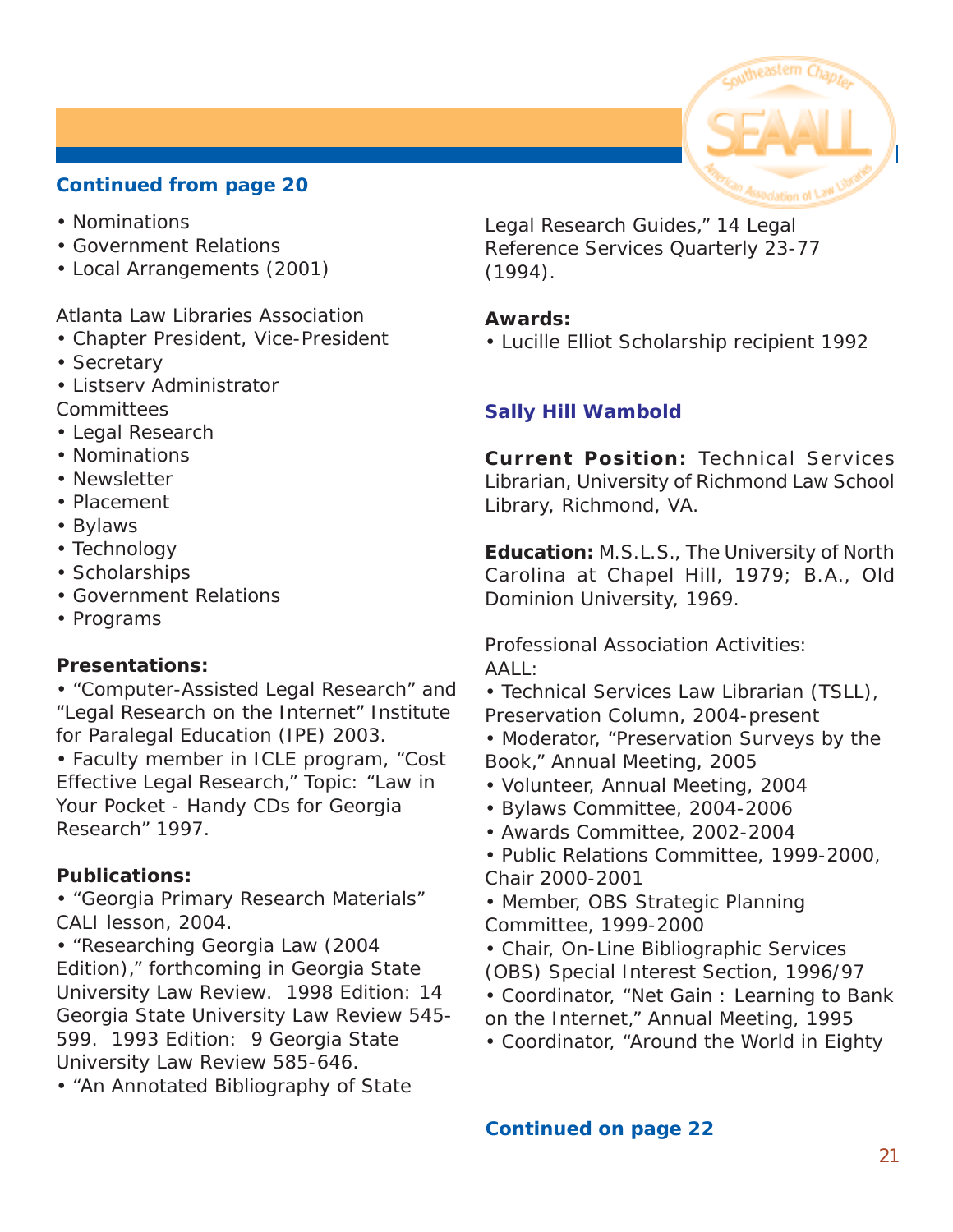

Minutes," Annual Meeting, 1997

- Coordinator, "Cobweb Site or Web of Gold
- : How to Evaluate Web Sites," Annual Meeting, 1998

• Data Entry Volunteer, Law Library Systems Directory, 1995.

### SEAALL:

- Government Relations Committee, 2004- 2006, Chair 2005-2006
- Treasurer, 1999-2001; Nominations Committee, 1997 and 2003
- Newsletter Committee/SEAALL Briefs, 1997-1998
- Placement Committee, 1994-1997
- Membership Committee/Mentoring, 1992- 1993.

VALL:

- Annual Meeting Program Committee, 1997
- Newsletter contributor, 1995-2003
- Nominations Committee, 1986
- Preservation Committee Chair, 1996-97
- Preservation Committee, 1996-2003
- Secretary, 1994-1996
- Program Committee, 1986-1988

• Executive Board Member, 1985-1986.

### **Publications:**

• Preservation Junction column, VALL newsletter: "How Does Preservation Relate to the Public Catalog?" VALL Newsletter, v. 19, no. 2 (Fall 2003), p. 13, 15.

• "Shy PR," AALL Spectrum, v. 4, no. 10 (July 2000), p. 22.

• "Millennium Moment," AALL Spectrum, v. 4, no. 10 (July 2000), p. 20.

• "Preservation Committee Chair's Library Faces Preservation Challenge, University of Richmond Law Library, August 3, 2000," VALL Newsletter, v. 16, no. 2 (Fall 2000), p.10.

• "Records Retention Information Sought," VALL Newsletter, v. 16, no. 2 (Fall 2000), p. 10.

• "Report of the VALL Preservation Committee 1999-2000," VALL Newsletter, v. 16, no. 1 (Summer 2000), p. 14.

• "Tech Talk–Preservation," VALL Newsletter, v. 14, no. 4 (Spring 1999), p. 4.

• "More on Digitizing, Broadly Speaking," VALL Newsletter, v. 14, no. 3 (Winter 1999), p.4-5.

• "Digitizing Dreams for Preservation," VALL Newsletter, v. 14, no. 2 (Fall 1998), p. 5.

• "Digital Dreams for Preservation (with Margaret Christansen)," v. 14, no. 1 (Summer 1998), p. 5-6.

• "VALL Tech Talk," VALL Newsletter, v. 13, no. 3 (Winter 1997), p. 7; v. 13, no. 2 (Fall 1997), p. 7-11.

• "VALL Librarians Preserve Books–Members Respond to Preservation Needs Survey," VALL Newsletter, v. 12, no. 4 (Spring 1997), p. 18-19.

• "Tech Talk for VALL Librarians [regarding the work of the Preservation Committee]," VALL Newsletter, v. 12, no. 2 (Fall 1996), p. 10, 13.

• "Looking Back and Looking Forward : the Card Catalog and the Online Catalog," VALL Newsletter, v. 12, no. 1 (Summer 1996), p. 11-12.

• "'Harnessing the Winds of Change,' a Report on the 71<sup>st</sup> Annual Meeting of the Potomac Technical Processing Librarians held in Ashland, Virginia at Randolph-Macon College, Friday, October 27, 1995," VALL Newsletter, v. 11, no. 4 (Spring 1996), p.11-12..

• "Technical Services Issues [initial column]," v. 10, no. 4 (Spring 1995), p. 15. **Continued on page 23**

22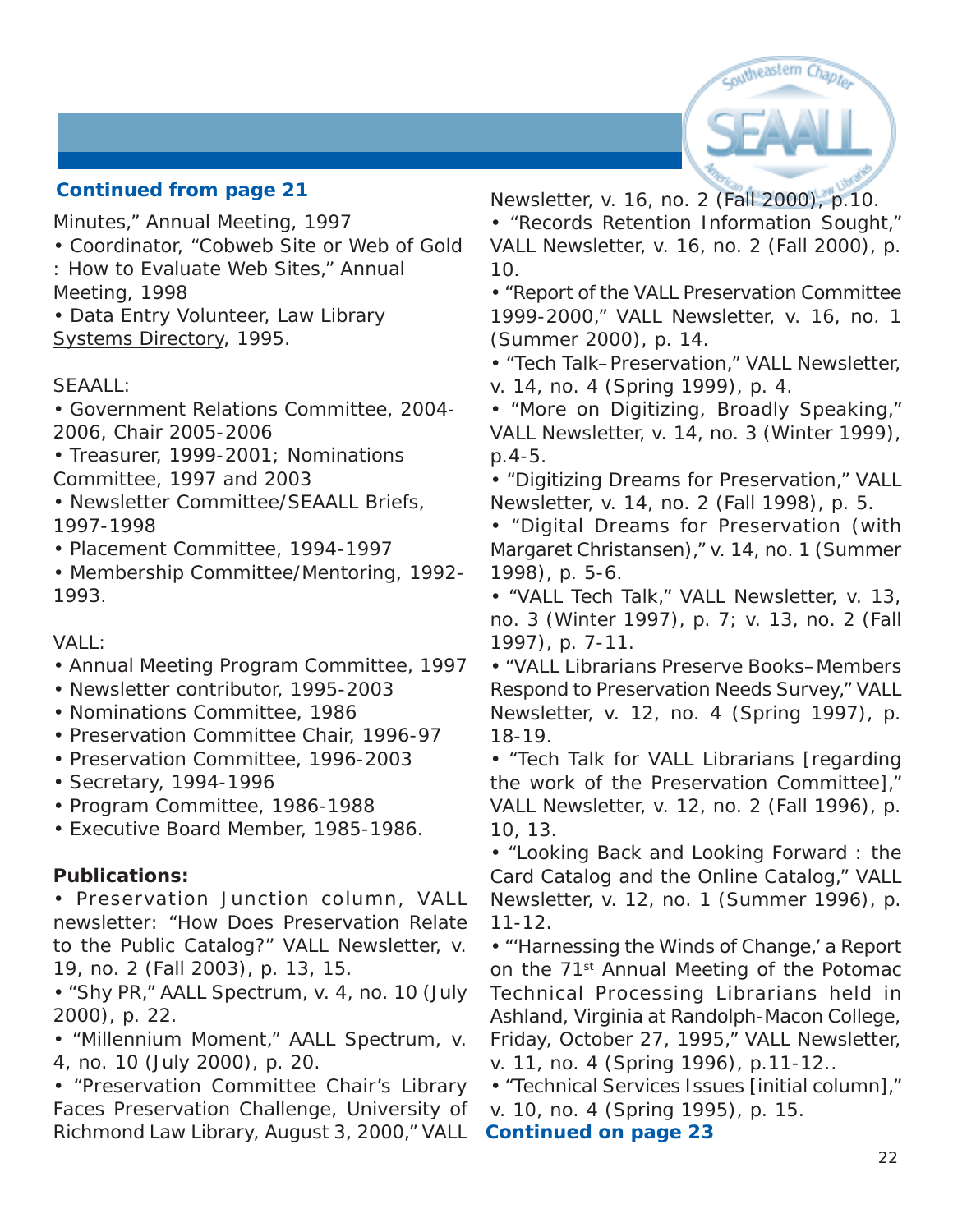### <span id="page-22-0"></span>**For Member-at-Large**

### **Grace M. Mills**

**Current Position:** Law Library Director at Florida A&M University, College of Law, Orlando, Florida.

**Education:** MLS, Queens College, 1990: JD, Columbia University, 1983; BA, Wellesley College, 1980.

### **Professional Association Activities:** AALL:

- member (1989 present);
- Membership and Retention Committee, Chair (2005-2006)
- Membership and Retention Committee, member (2004-2005)
- Research Committee, member (2001- 2003)
- Awards Committee, member (1998- 2000)

### SEAALL:

• member (1997-1999, 2002-present)

• NOCALL : Northern California chapter of AALL, member (1993-1997)

• LLAGNY: Law Library Association of Greater New York, member (1990 - 1993)

### **Presentations:**

• "Strategic Planning in the New

Millennium" at the National Conference on Leadership Diversity, 2005.

• "Strategic Planning and Diversity" at National Diversity in Libraries Conference, with Rhea Ballard-Thrower, 2004.

### **Selected Publications:**

• "Keeping Up with New Legal Titles,"96:3 *Law Library Journal* 531(2004).

• Legal Reference Books of 1997, 90 *Law Library Journal* 357 (1998).

• On Influencing Lives, 14:4 *Legal Reference Services Quarterly* 99 (1995).

- A Virtual Librarian Revisited, 15:2 *ALL SIS Newsletter* (Spring, 1995).
- Twenty Questions to a Virtual Librarian,
- 14:3 *ALL SIS Newsletter* (Spring, 1994).

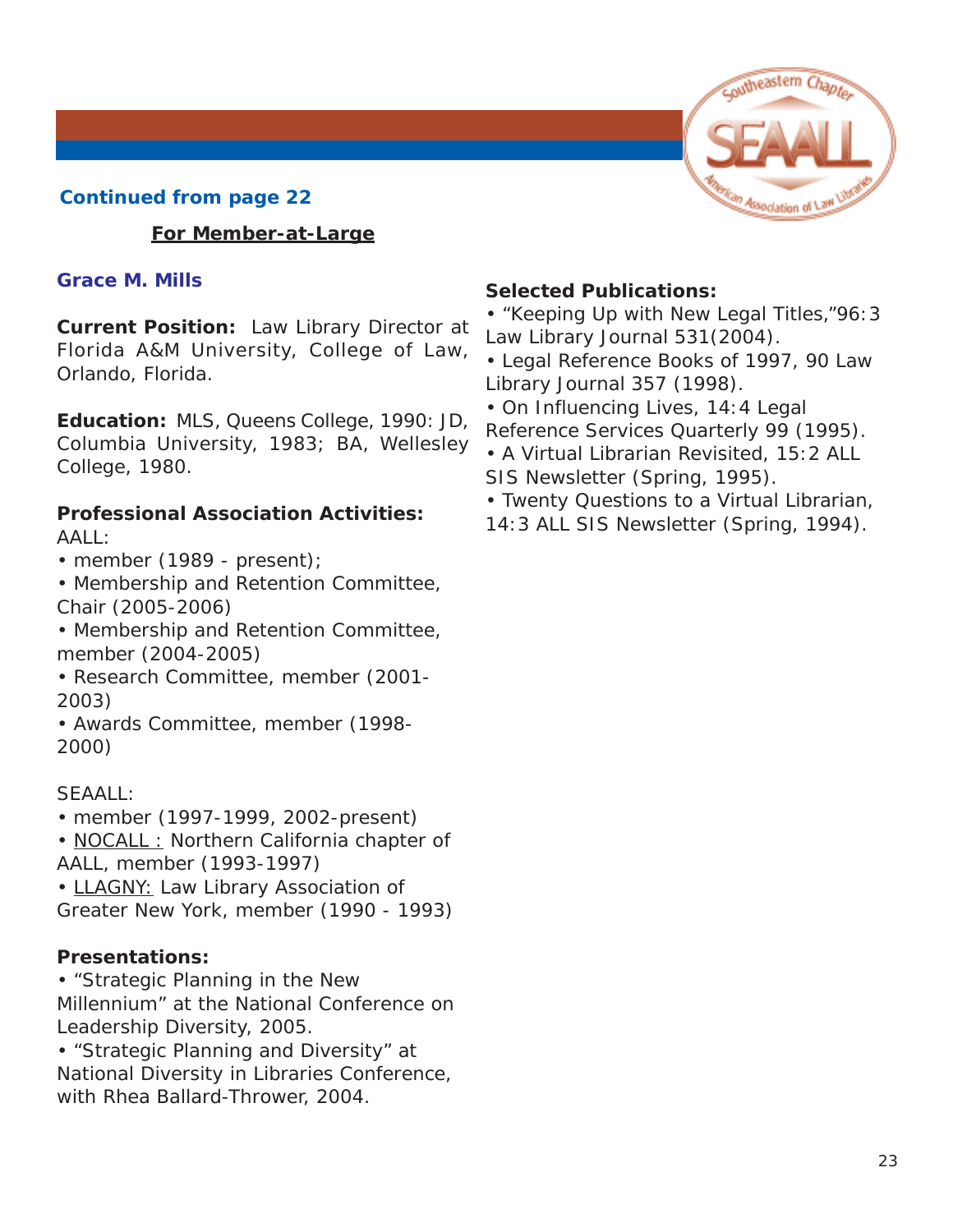

### <span id="page-23-0"></span>**Mississippi**

### **Mississippi College School of Law**

On December 1, Mississippi College School of Law will unveil its newly-completed campus with a reception and open house and host its first Judicial Forum. The Law School, which is comprised of a new 18,000-square foot classroom addition, a recently-renovated administration building, and a new freestanding student and conference center , is a showplace in the center of downtown Jackson. It is at the cutting-edge of revitalization efforts in the capital city and serves as a state-of-the-art legal center for the mid-South.

The Law School's strategic location in the heart of Jackson with close proximity to law firms, government agencies, nonprofit organizations and businesses, gives its students a competitive edge. Coupled with the renovation of Farish Street, this part of Midtown is undergoing an exciting renaissance.

As part of the unveiling celebration, Judge Wingate will give opening remarks and Chief Justice James Smith Jr. will perform the ribbon-cutting. A judicial forum moderated by former U.S. District Court Judge Charles Pickering Sr. will follow. The panelists are Circuit Court Judge Marcus Gordon, who gained national attention during the Edgar Ray Killen case; Circuit Court Judge Lamar Pickard, who has heard several high profile asbestos and tobacco law suits; and Sharion Aycock, a 1980 graduate of MCSOL.

### **North Carolina**

### **Duke Law Library**

Duke Law Library is very pleased to announce the appointment of **Laura Scott** to the position of Reference Librarian. Laura Scott joined the Duke Law Library as a reference librarian in August 2005. She received her undergraduate degree in history from Duke University and her J.D. from New York University School of Law. After graduating from law school, Laura practiced law in the litigation and bankruptcy departments of Choate, Hall & Stewart in Boston, Massachusetts. She later received her M.S.L.S. from Simmons College and transitioned to become Choate's reference librarian, a position she held for five years before returning home to Duke.

Laura teaches legal research in the law school's first year legal research and writing course. Her research interests include bankruptcy law and family law. Laura is a member of the Massachusetts bar and holds membership in SEAALL and in the American Association of Law Libraries.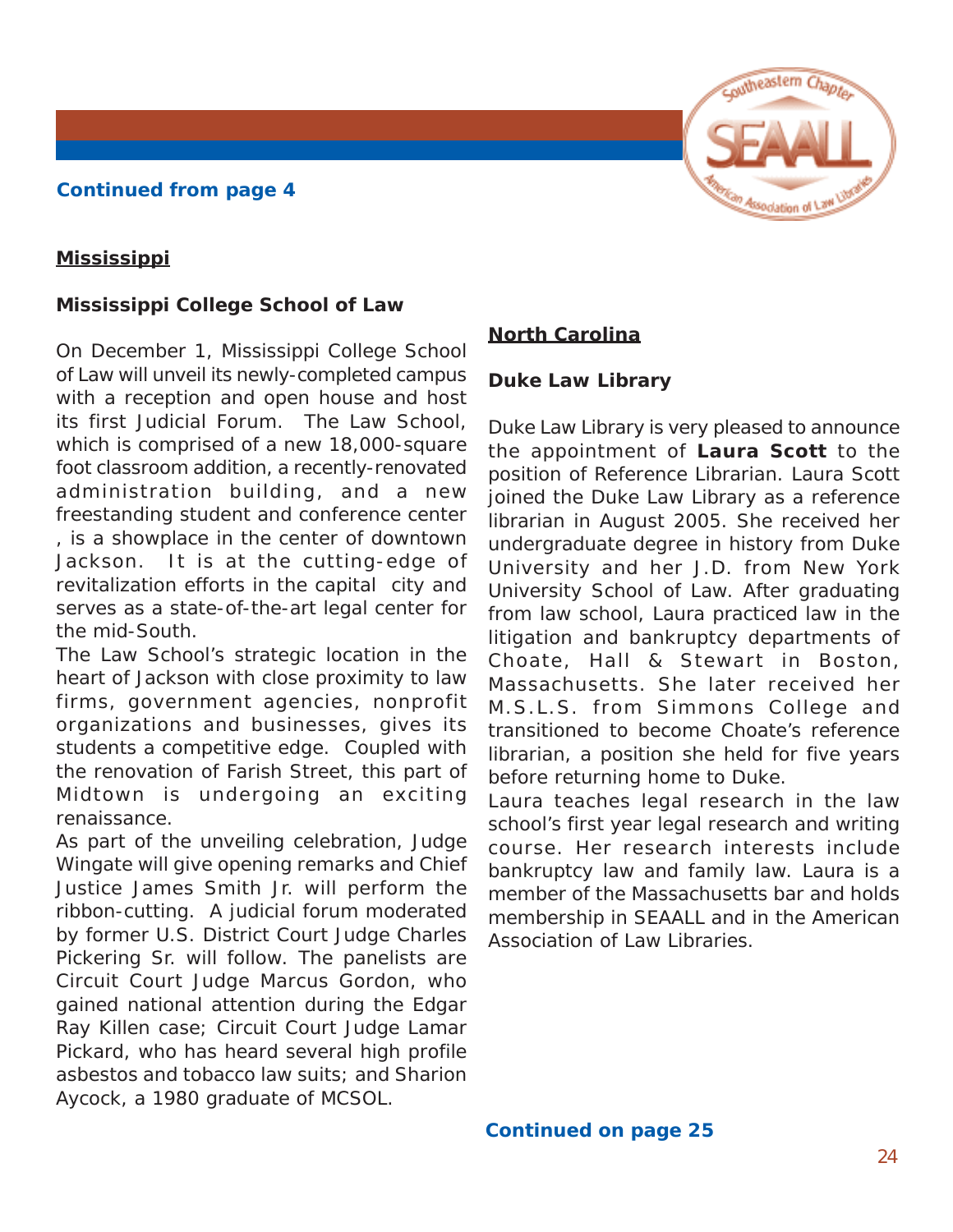### **Virginia**

### **Appalachian School of Law**

The Appalachian School of Law is pleased to announce the following changes to the Library Staff.

**Charles Condon** accepted the position of Director of the Law Library and joined the staff in August. He earned his LLM from the University of Arkansas-Fayetteville, JD from Nova Southeastern University and MLS from the University of Southern Mississippi. His library experience includes a Graduate Assistantship position cataloging and organizing archival materials for the university archives at Southern Mississippi and a summer externship at the Southern Illinois University College of Law Library. His first professional position was the Evening Public Services Librarian at the University of Toledo College of Law. Before joining the Appalachian School of Law as Director, he earned a tenured position at Northern Illinois University College of Law at the rank of Associate Professor and served as the Computer Services/Reference Librarian. His other professional experience includes more than 10 years with Southern Bell Telephone Company as a technician, materials management supervisor and budget analyst.

**Dan Kostrub** joined the ASL staff in September as the new Reference Librarian. Dan received his B.A. from Warner Southern College and his J.D. from the Appalachian School of Law. His primary responsibilities include: providing reference services to the students and faculty, along with assisting in



the presentations of the "Get REAL" (Research and Electronic Assisted Learning) Workshops.

**Beth Stanley** was promoted to Acting Collection Management Librarian in August. Beth is a native of Buchanan County and been employed at the Law School since 2001. She has a B.S. from Virginia Intermont College and is currently enrolled in the University of Tennessee's School of Information Science. After working parttime for one year, Beth became the full-time Acquisitions Assistant. Her responsibilities were to maintain the library's financial records. She was promoted two years later to Technical Services Manager responsible for financial duties and the addition of managing the cataloging and serials positions. Beth has recently been promoted to Acting Collection Management Librarian and has gained the responsibility of managing the library collection to insure materials are relevant and up-to-date and receiving and acknowledging donations. Along with these duties she also manages acquisitions, cataloging, and serials.

### **University of Richmond School of Law**

**Timothy L. Coggins**, Associate Dean for Library and Information Services and Professor of Law at the University of Richmond School of Law, received the 2005 ProQuest/Virginia Library Association's Intellectual Freedom Award at the recently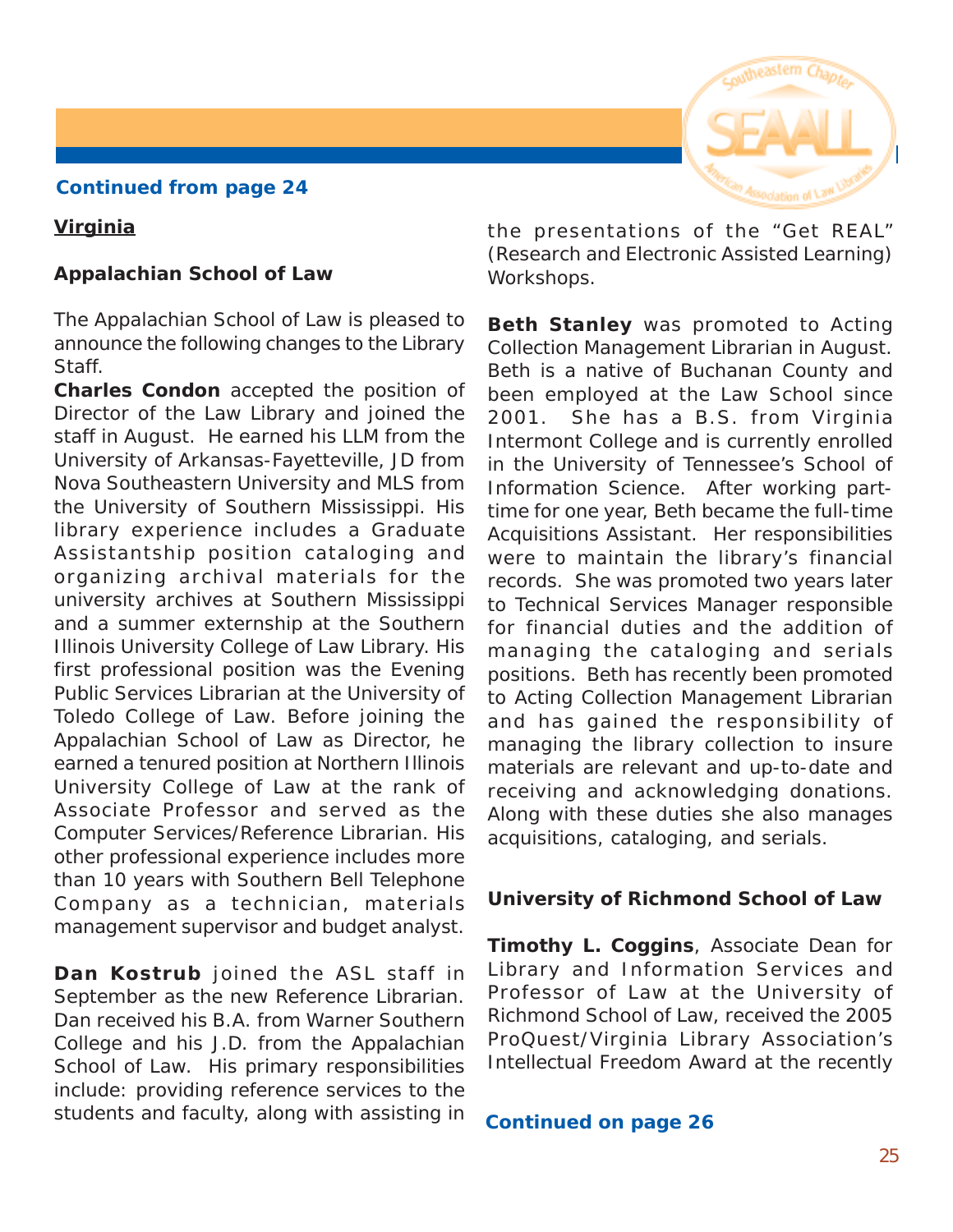

concluded VLA Annual Conference in Williamsburg, VA on Friday, October 21, 2005. The award is presented every other year at the annual VLA conference to a person who actively promotes intellectual freedom in Virginia, exemplifies the spirit of intellectual freedom, and challenges censorship efforts. Prior winners of the Intellectual Freedom Award included Congressman Rick Boucher (D-Va.), who received the award in 2003.

1. Coggins was recognized for several efforts. He authors a regular VLA Newsletter column, "Intellectual Freedom Update," which focuses on recent developments in censorship, access to information by users of public libraries, information policies that affect access, and other intellectual freedom issues. He recently developed with James W. Sanderson, Senior Librarian at the Newport News West Avenue Library and the Chair of the VLA Intellectual Freedom Committee, a survey about internet filtering and access policies that was distributed to all public libraries in Virginia. Coggins and Sanderson coauthored, "Beyond Rhetoric: Internet Filtering in Virginia Public Libraries," reporting the results of the survey, in the April/May/June 2005 issue of *Virginia Libraries*.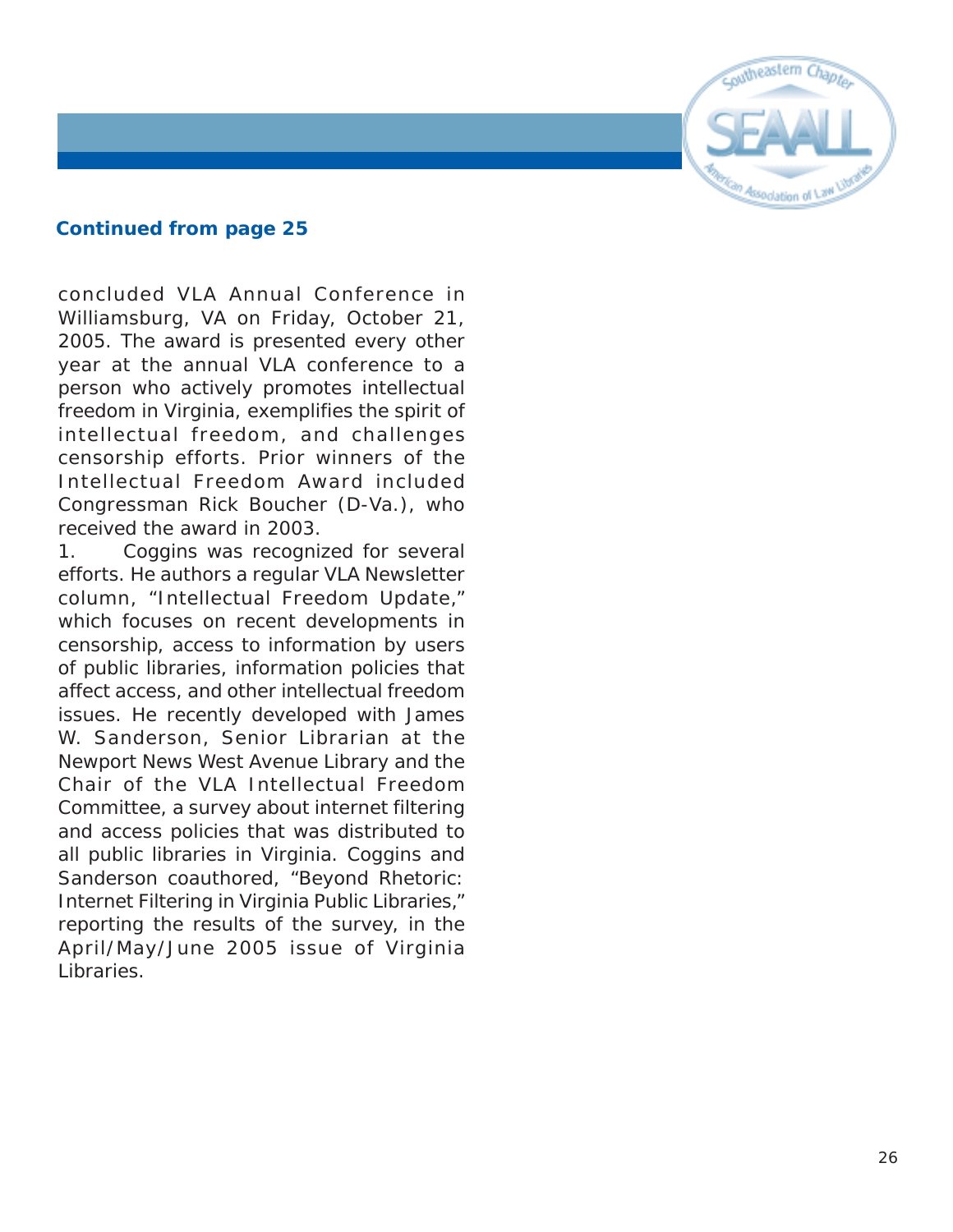

# <span id="page-26-0"></span>**SEAALL FINANCIAL STATEMENT**

|                 |                                                      |                                                            |                                          |                                  | <b>SEAALL</b>              |                                              |                                                                                                               |             |
|-----------------|------------------------------------------------------|------------------------------------------------------------|------------------------------------------|----------------------------------|----------------------------|----------------------------------------------|---------------------------------------------------------------------------------------------------------------|-------------|
|                 |                                                      |                                                            |                                          |                                  | <b>FINANCIAL STATEMENT</b> |                                              |                                                                                                               |             |
|                 |                                                      |                                                            |                                          |                                  | July - September, 2005     |                                              |                                                                                                               |             |
|                 |                                                      |                                                            |                                          |                                  |                            |                                              |                                                                                                               |             |
|                 | <b>OPENING BALANCE</b>                               |                                                            |                                          |                                  |                            |                                              |                                                                                                               | \$57,932.30 |
| <b>RECEIPTS</b> |                                                      |                                                            |                                          |                                  |                            |                                              |                                                                                                               |             |
|                 |                                                      | Donations                                                  |                                          |                                  |                            |                                              |                                                                                                               |             |
|                 |                                                      |                                                            |                                          |                                  |                            | Hurricane Relief Fund (PayPal test transfer) | 0.35                                                                                                          |             |
|                 |                                                      |                                                            |                                          |                                  |                            |                                              |                                                                                                               |             |
|                 |                                                      | Membership Dues                                            |                                          |                                  |                            |                                              | 3,960.00                                                                                                      |             |
|                 |                                                      | <b>Total Receipts</b>                                      |                                          |                                  |                            |                                              | 3960.35                                                                                                       |             |
|                 |                                                      | <b>Working Balance</b>                                     |                                          |                                  |                            |                                              |                                                                                                               | \$61,892.65 |
| <b>EXPENSES</b> |                                                      |                                                            |                                          |                                  |                            |                                              |                                                                                                               |             |
|                 |                                                      |                                                            | AALL 2005 Annual Meeting                 |                                  |                            |                                              |                                                                                                               |             |
|                 |                                                      |                                                            | Meeting signs                            |                                  |                            |                                              | 60.40                                                                                                         |             |
|                 |                                                      |                                                            | Reception, Marriott RiverCenter          |                                  |                            |                                              | 1399.32                                                                                                       |             |
|                 |                                                      |                                                            | Reimbursements (brochures and bookmarks) |                                  |                            |                                              | 205.45                                                                                                        |             |
|                 |                                                      |                                                            | <b>Total AALL Annual meeting</b>         |                                  |                            |                                              | \$1,665.17                                                                                                    |             |
|                 |                                                      |                                                            |                                          | Bank service charge (new checks) |                            |                                              | 27.00                                                                                                         |             |
|                 |                                                      | Reimbursements (University of Richmond: archival supplies) |                                          |                                  |                            |                                              | 378.67                                                                                                        |             |
|                 |                                                      | <b>Total Expenses</b>                                      |                                          |                                  |                            |                                              | \$2,070.84                                                                                                    |             |
|                 | <b>CLOSING BALANCE</b>                               |                                                            |                                          |                                  |                            |                                              |                                                                                                               | \$59,821.81 |
|                 |                                                      |                                                            |                                          |                                  |                            |                                              |                                                                                                               |             |
|                 |                                                      | <b>Bank of America CD</b>                                  |                                          |                                  |                            |                                              |                                                                                                               | \$3,354.10  |
|                 |                                                      |                                                            |                                          |                                  |                            |                                              |                                                                                                               |             |
|                 |                                                      | <b>Fidelity Investments</b>                                |                                          |                                  |                            |                                              |                                                                                                               | \$5,556.68  |
|                 |                                                      |                                                            |                                          |                                  |                            |                                              |                                                                                                               |             |
|                 |                                                      |                                                            |                                          |                                  |                            |                                              | Note: following the close of this quarter SEAALL received and deposited donations from members, in the amount |             |
|                 | of \$617.04, to the 2005-2006 Hurricane Relief Fund. |                                                            |                                          |                                  |                            |                                              |                                                                                                               |             |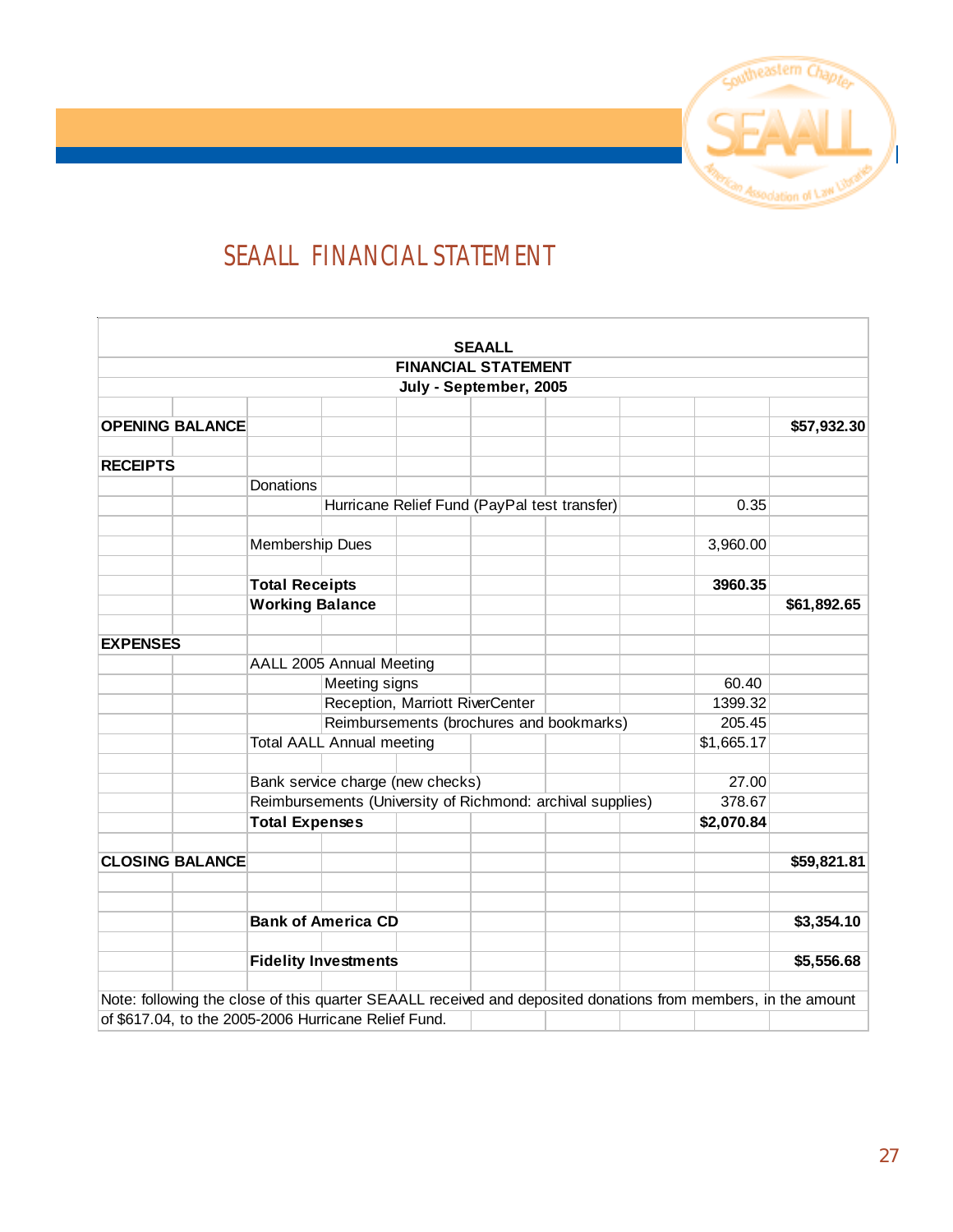# <span id="page-27-0"></span>**SEAALL Committees 2005-2006**



### **Articles and Bylaws**

Reviews and revises Chapter articles of incorporation as directed by the Executive Committee.

**Mike Petit**, Washington College of Law Library, American University, **Chair**-I.P.Pres.

**Tim Chinaris**, Appalachian School of Law (until 2006)

**Pam Deemer**, Hugh MacMillan Law Library, Emory University (Pres.) **Ismael Gullon**, Mercer University Law Library (until 2007)

**Anne Klinefelter**, University of North Carolina at Chapel Hill Law Library (V-P)

**Nancy Miller**, Coleman Karesh Law Library, University of South Carolina (until 2006)

### **Community Services Committee**

Identifies, promotes, and implements nonpolitical volunteer and community service activities.

**Rhea Ballard-Trower**, Howard University, **Chair Marcia Burris**, Ogletree, Deakins, Nash, Smoak and Stewart

**Terrye Conroy**, University of South

Carolina

**Karin Den Bleyker**, Mississippi College

Law Library **Jeanne Korman**, Thomson-West **Deidra Payne**, LexisNexis

### **Education and Publications**

Responsible for the development of publications for the benefit of the Chapter's members; also, responsible for developing SEAALL program proposals for the AALL annual meeting. (2 year term)

**Marie Hamm**, Regent University Law Library, **Chair Julie Kimbrough**, Law Library of Congress (until 2006) **Carol Billings**, Law Library of Louisiana, Louisiana Supreme Court (until 2007) **Scott Childs**, University of North Carolina at Chapel Hill Law Library (until 2007) **Nancy Johnson**, Georgia State University College of Law Library (until 2007) **Lynn Murray**, University of Mississippi Law Library 2007 **Cathy Palombi**, University of Virginia Law Library (until 2007) **Rebecca Trammell**, University of Kentucky Law Library (until 2007)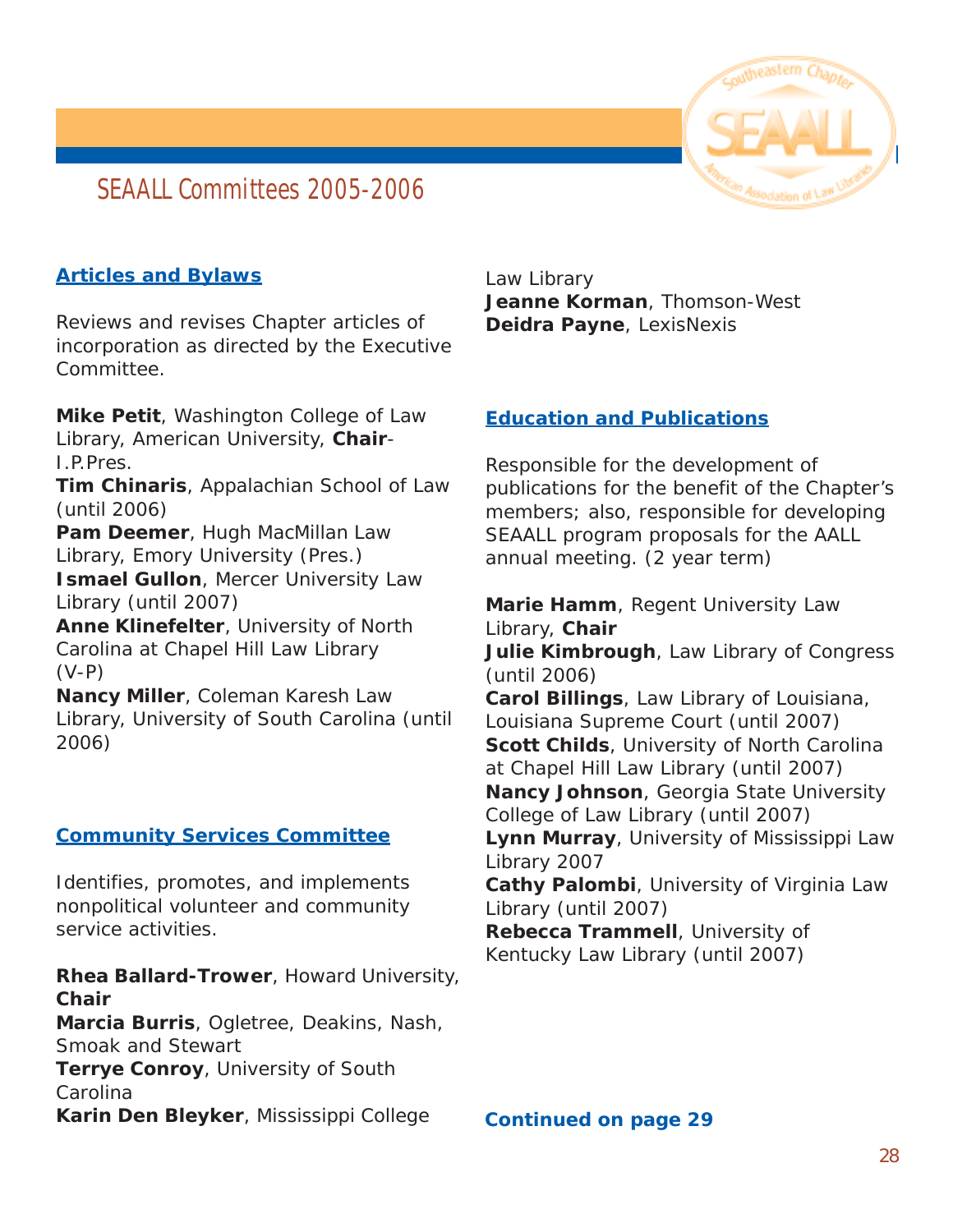### **Government Relations**

Monitors legislative, regulatory and judicial developments that affect SEAALL, the practice of law librarianship or the creation and dissemination of information for the states in the southeast region of the U.S. This committee keeps the membership informed by print and electronic means. (2 year term)

**Sally Wambold**, University of Richmond School of Law Library, **Chair**

**Deborah Norwood**, Jacob Burns Law Library, George Washington University (until 2006)

**Colleen Williams**, Georgia State University College of Law Library (until 2006)

**Maureen Eggert**, Professional Center Library, Wake Forest University (until 2007)

**Chris Hudson**, Hugh F. MacMillan Law Library, Emory University (until 2007) **Colleen C. Manning**, Florida Coastal School of Law Library and Training Center (until 2007)

**Thomas Walter**, Mississippi College School of Law Library (until 2007)

### **Local Arrangements**

**Randall Thompson**, Paul M. Hebert Law Center Library, Louisiana State University, **Chair**

**Ajaye Bloomstone**, Paul M. Hebert Law Center Library, Louisiana State University **Charlene Cain**, Paul M. Hebert Law Center Library, Louisiana State University

**Georgia Chadwick**, Law Library of Louisiana, Louisiana Supreme Court **Megan Garton**, University of North Carolina **Marie Louis**, Southern University Law

Library

### **Membership**

Promotes chapter membership and vitality within the region, maintains and distributes a biannual membership directory and coordinates activities for new members, retiring members and the organization. (2 year term)

**Scott DeLeve**, University of Mississippi Law Library, **Chair**

**Deborah Jeffries**, North Carolina Central University School of Law Library (until 2006)

**Masako Patrum**, Professional Center Library, Wake Forest University (until 2006) **Nancy Strohmeyer**, Barry University School of Law Library (until 2006) **Nancy Adams**, Georgia State University College of Law Library (until 2007) **Georgia Chadwick**, Law Library of Louisiana, Louisiana Supreme Court (until 2007)

**Rebekah Maxwell**, Coleman Karesh Law Library, USC Law Center (until 2007) **Amy Osborne**, University of Kentucky Law Library (until 2007)

**Frosty Owen**, Hunton & Williams LLP (until 2007)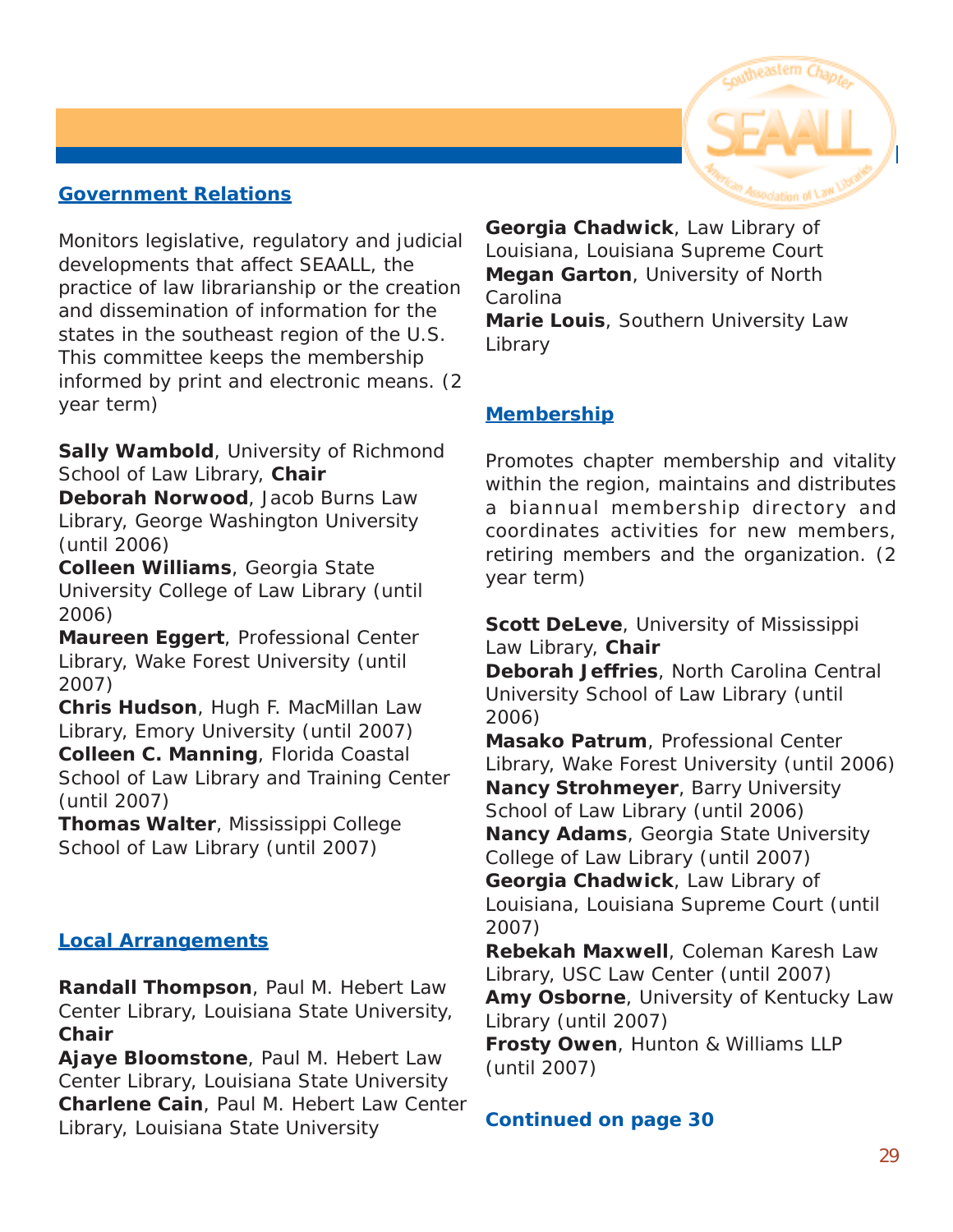

### **Newsletter and Public Relations**

Responsible for the publication of the "Southeastern Law Librarian" four times a year. (2 year term)

**Steve Melamut**, University of North Carolina at Chapel Hill Law Library, **Editor Karen Nuckolls**, College of Law Library, West Virginia University (until 2006) **Linda Sobey**, College of Law Library, Florida A & M University (until 2006) **Dee Wood**, University of Kentucky Law Library (until 2006) **Gary Yessin**, College of Law Library, Florida A & M University (until 2006)

**Marcia Baker**, Professional Center Library, Wake Forest University (until 2007) **Karin Den Bleyker**, Mississippi College (until 2007)

**Catherine Lemann**, Law Library of Louisiana, Louisiana Supreme Court (until 2007)

**Etheldra Scoggin**, Loyola University School of Law Library (until 2007)

### **Nominations**

**Donna Bausch**, Norfolk Law Library, **Chair Carol Avery Nicholson**, University of North Carolina at Chapel Hill Law Library **Linda Sobey**, College of Law Library, Florida A & M University

### **Placement**

Communicates the availability of new positions in the southeast; also, responds to potential employers with information about SEAALL members who are interested in new employment opportunities. (2 year term)

**Eileen Santos**, Howard University Law Library, **Chair** (until 2006)

**Maureen Cropper**, Baton Rouge, LA **Margaret Milam**, Washington College of Law Library, American University (until 2006)

**Randall Thompson**, Paul M. Hebert Law Center Library, Louisiana State University (until 2006)

**Glen-Peter Ahlers**, Barry University School of Law Library (until 2007) **Joy Hanson**, Duke University School of Law (until 2007)

### **Program**

Plans and implements the educational program for the chapter's annual meeting.

**Anne Klinefelter**, University of North Carolina at Chapel Hill Law Library, **Chair Diana Botluk**, National Clearing House for Science, Technology and the Law, Stetson University College of Law **Miriam Childs**, Law Library of Louisiana, Louisiana Supreme Court **Christine Ciambella**, George Mason University Law Library